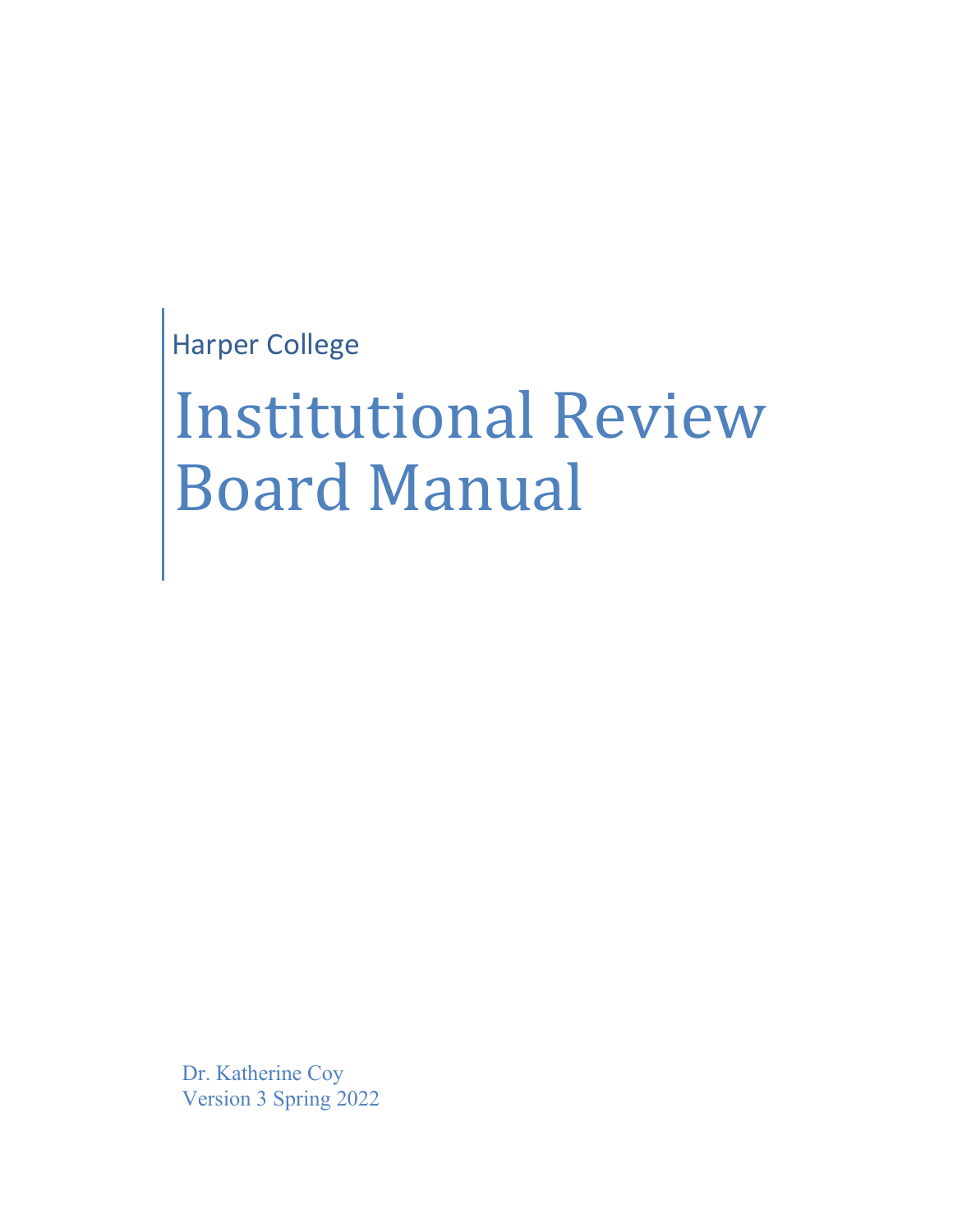Institutional Review Board (IRB)

Authority: US Department of Health and Human Services 45CFR, Part 46 Policy:

In accordance with the *Belmont Report: Ethical Principles and Guidelines for the Protection of Human Subjects of Research*, Harper College is committed to protecting the rights and privacy of all who participate as subjects in research conducted under the auspices of the College and to ensure that such subjects are aware of the rights and protections available to them. The basic principles of human subjects research are respect for persons, beneficence, and justice. Major responsibility for assuring this commitment is assigned to the Institutional Review Board (IRB) for review and recommendation to the President. The IRB is responsible for reviewing and approving all proposed research involving human subjects.

Composition and Jurisdiction of the Institutional Review Board (IRB)

The IRB will consist of five regular members: the Director of Institutional Research, a representative of the Provost, a Harper faculty member with experience in conducting quantitative research, a Harper faculty member with experience in conducting qualitative research, and a representative of another institution of higher education that offers advanced graduate level research curricula. The Harper faculty representatives will serve staggered a two-year terms. An additional consulting member from the Harper faculty from the Philosophy department would be added to the IRB for deliberations requiring the full deliberation of the IRB.

All Human Subjects Research proposals not exempted from IRB review will be subject to review by this group. The IRB may: 1) approve a research proposal as submitted; 2) approve the proposal with specific modifications; 3) return the proposal to the investigator for more extensive modification; or, 4) reject the proposal because of violations of Human Subject privacy or other protections. Appeals of any IRB decision will be adjudicated by the College president.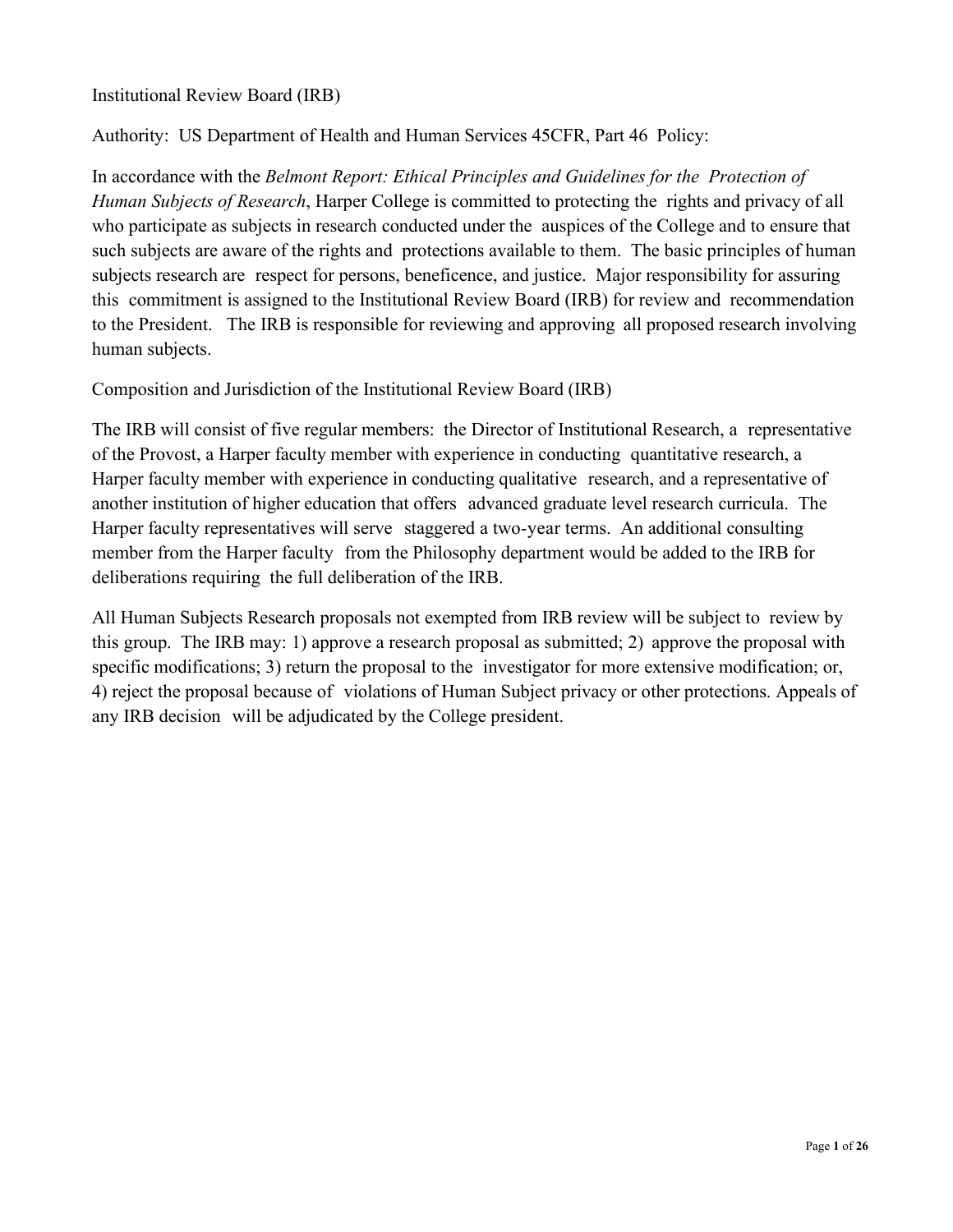# **HARPER COLLEGE INSTITUTIONAL REVIEW BOARD MANUAL**

# **CONTENTS**

| Appendices: |
|-------------|
|             |
| 2.          |
| 3.          |
| 4.          |
| 5.          |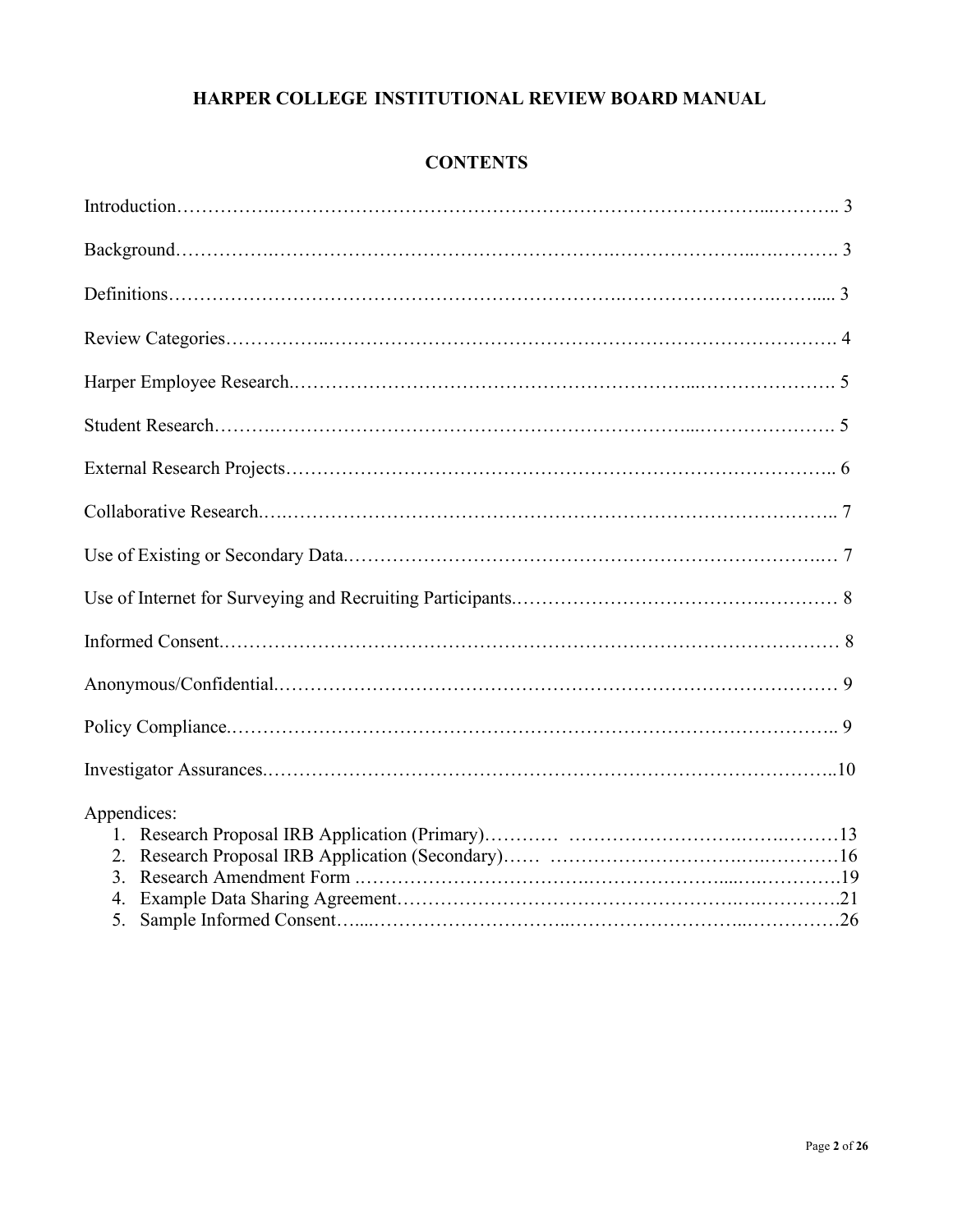# **Introduction**

The Institutional Review Board (IRB) at Harper College has the responsibility of ensuring that data derived from, or to be derived from, human subjects affiliated with Harper College is collected and used in a matter that complies with the requirements of the Code of Federal Regulations (45 CFR 46) and the US Food and Drug Administration 21CFR, Parts 50 and 56. The IRB will consist of the following members:

- Director of Institutional Research
- Representative from the Office of the Provost
- Harper faculty member familiar with quantitative research
- Harper faculty member familiar with qualitative research
- Representative of another institution of higher education that offers advanced graduate level research curricula
- Ethicist [Consultant for Category III]

Additional members may be added as needed under the direction of the College President.

This guide was prepared to help researchers submit applications to the IRB for review. It discusses principles and policies related to the use of human subjects in research.

# **Background**

Belmont Principles and Federal Regulations

In 1978, the National Commission for the Protection of Human Subjects of Biomedical and Behavioral Research published its report entitled "The Belmont Report: Ethical Principles and Guidelines for the Protection of Human Subjects of Research." The report sets forth the basic ethical principles underlying the acceptable conduct of research involving human subjects. Those basic principles are respect for persons, beneficence, and justice.

Respect for persons recognizes the personal dignity and autonomy of individuals and requires special protection of those persons with diminished autonomy, e.g., children. Researchers must get full consent from individuals before conducting research. Consent involves informing them about the research procedures, the purpose of the research, and the risks and anticipated benefits.

Beneficence entails an obligation to protect persons from harm by maximizing benefits and minimizing possible risks. The appropriateness of involving vulnerable populations must be demonstrated, and the consent process must thoroughly and completely disclose relevant risks and benefits.

Justice requires that the benefits and burdens of research be distributed fairly. Researchers should not select subjects simply because they are readily available. The federal government regulates research with human subjects. The Code of Federal Regulations (45 CFR 46) incorporates the ethical principles described in the Belmont Report and provides basic guidelines for the Institutional Review Board (IRB).

# **Definitions**

*Research* – a formal and systematic process of gathering and analyzing information applying the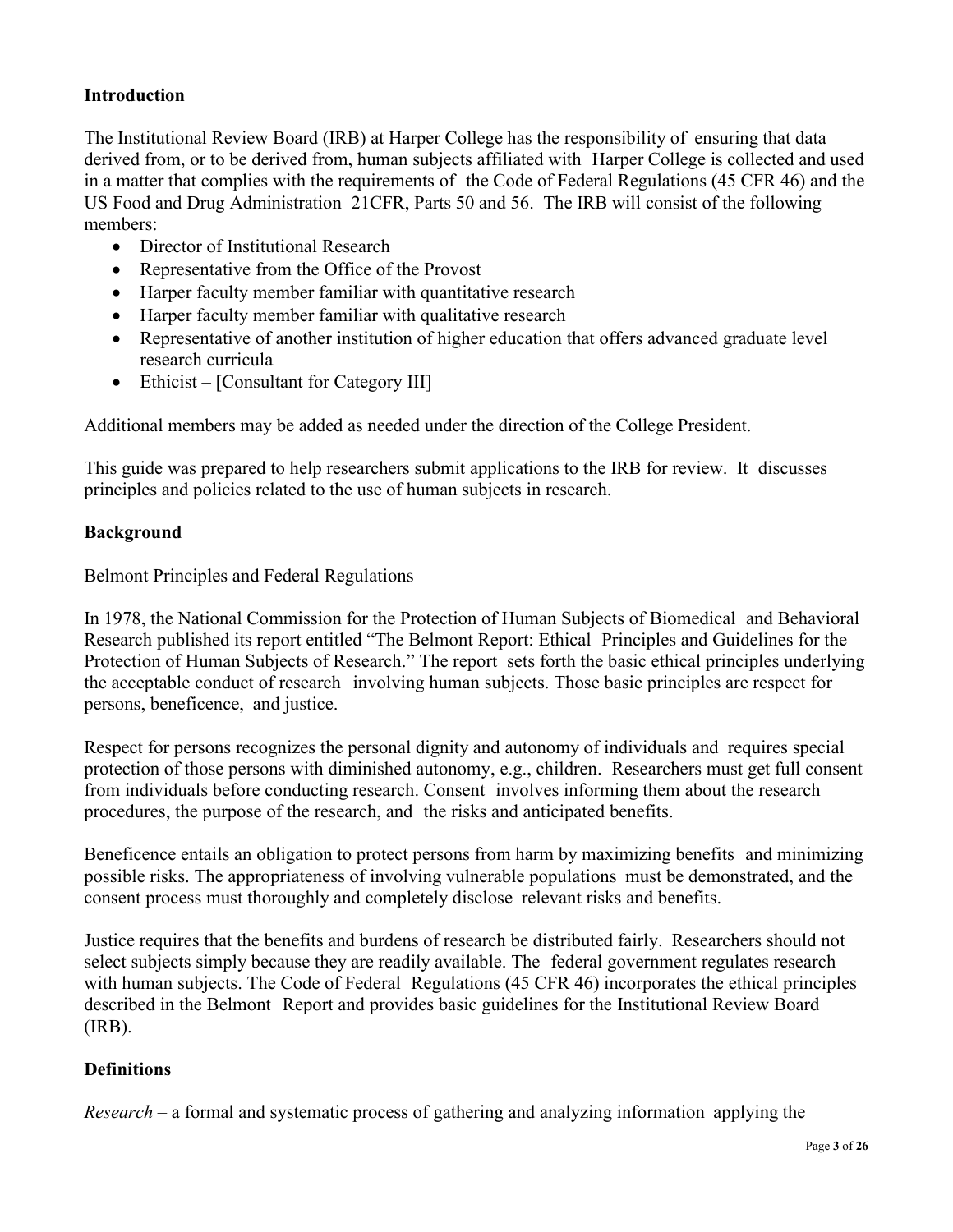scientific method to a study or problem, designed to contribute to generalizable knowledge. Research includes, but is not limited to:

- Interviews, surveys, focus groups, or observations that are designed to gather nonpublic information about individuals or groups.
- Studies of existing data, either public or private, where the identity of individuals are known.
- Studies designed to change subjects' physical or psychological states or environments.

*Private Information* - private information includes information about behavior that occurs in a context in which an individual can reasonably expect that no observation or recording is taking place, and information that has been provided for specific purposes by an individual and which the individual can reasonably expect will not be made public.

*Minimal Risk* – minimal risk is when the probability and magnitude of physical or psychological harm anticipated by the research are not greater than those normally encountered in the subjects' daily lives. Minimal risk is affected by the context of the research, including characteristics of the subjects.

# **Review Categories**

# **1. No Review**

Non-research activities related to the College's outcomes assessment practices are not considered research and do not require IRB review. Included in this category are: typical exams given in class, student research assignments not involving human subjects; papers and projects; surveys; data reports conducted by Harper departments as a part of routine operations; and historical, archival, or ethnographic studies. Note: If data collected is intended for presentation in any form outside of College outcomes assessment activities, then additional review is required.

# **2. Exempt Review**

Research that is considered exempt is considered research with human subjects and is not exempt from review; it is, however, exempt from the provisions of the regulations. Furthermore, exempt research is subject to the ethical principles adopted by the College for conducting research with human subjects.

Research involving commonly accepted educational practices (e.g., testing, classroom observation) are typically considered exempt research. These practices may be similar to the No Review category, but the results are intended to be shared in venues outside of the College's outcomes assessment practices.

# **3. Expedited Review**

Research that presents no more than a minimal risk to participants is subject to an expedited review. This category includes research on individual or group characteristics of behavior (e.g., cognition, language, cultural beliefs and practices, simple physical tasks, and so on); the collection of voice or video images; and collection of data through noninvasive procedures.

# **4. Full Review**

A full review is necessary when the research involves children, seriously ill or mentally or cognitively impaired adults, complex physical tasks, or the collection or recording of behaviors which could be damaging or stigmatizing to participants' reputation, financial standing, employability, insurability, physicality or the like.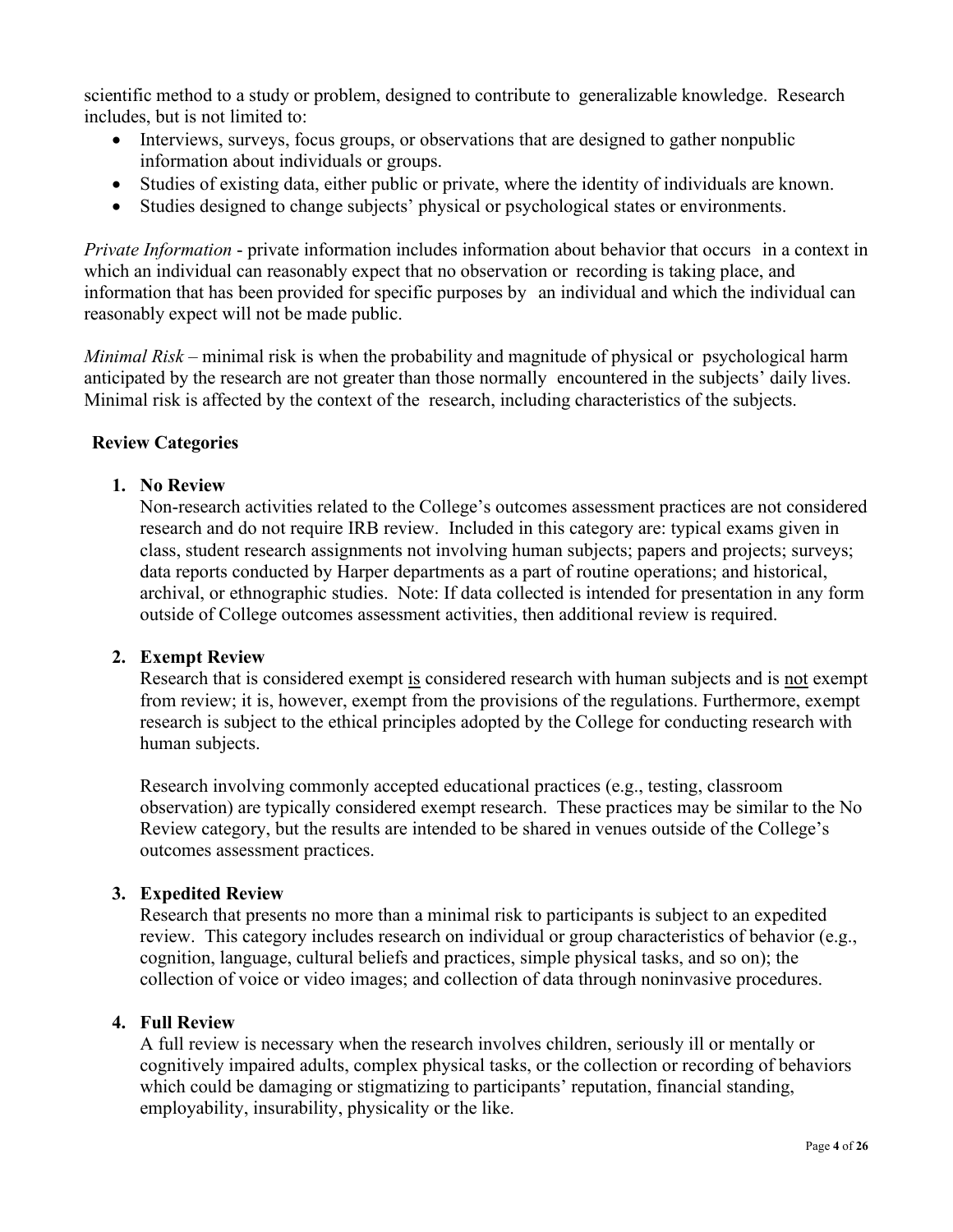# **Harper Employee Research**

Employees intending to conduct research involving human subjects must complete a Research Proposal Form and submit it to the Harper College IRB. There are two Research Proposal IRB Application forms (See Appendix 1 and Appendix 2).

The Research Proposal IRB Application (Primary) form is to be used if the Harper College IRB will be the only review panel. The Research Proposal IRB Application (Secondary) form is to be used if Harper College IRB will provide a secondary review of a proposal previously reviewed by an IRB at a different institution. A completed form will contain a description of the intended projects, a description of the procedures to be used, and informed consent/assent forms for all participants.

Upon receipt of these items, the IRB will review and categorize the proposal into one of four types: No review, exempt review, expedited review, or full review. The IRB Chair will respond directly to those proposals fitting the definition of no review or exempt review. Within a month of receipt, the IRB will respond to proposals requiring expedited or full review. Written confirmation of approval or disapproval will be sent to the researcher by the IRB chair or designee and kept on file in the Institutional Research office for a period of three (3) years.

Please note that once the Research Proposal Form has been approved by the IRB, no changes can be made to the Research Proposal Form, consent/assent forms, protocol, or any other attachments. Any modifications to the research requires individuals to submit a Research Amendment Form (See Appendix 3).

In addition, the Harper College IRB requires all researchers conducting human subjects research to complete a human subjects protection training online through CITI Programs. Information about this training is available on the employee portal.

Note: Faculty members who sponsor student research as part of their class activities must also complete CITI training.

# **Student Research**

Learning how to conduct ethical human subjects research is an important part of a student's educational experience. Research activities that are designed as part of a course requirement for purposes of learning experience only and are not designed to develop or contribute to generalizable knowledge may not require IRB review and approval if all of the following conditions are true:

- The activity is a class assignment designed for learning purposes only and is not designed *to develop or contribute to generalizable knowledge*.
- Results of the research are viewed only by the course instructor for teaching purposes and discussed within the classroom for teaching and learning purposes.
- Results of the research are not made public through presentation (outside of the classroom) and are not published in paper or electronic format (e.g., cannot be made available on the internet, cannot be published in a journal, etc.).
- Research procedures are no more than minimal risk.
- Vulnerable populations are not targeted (e.g., children under age 18 other than for educational research conducted in school classrooms or other commonly accepted educational setting),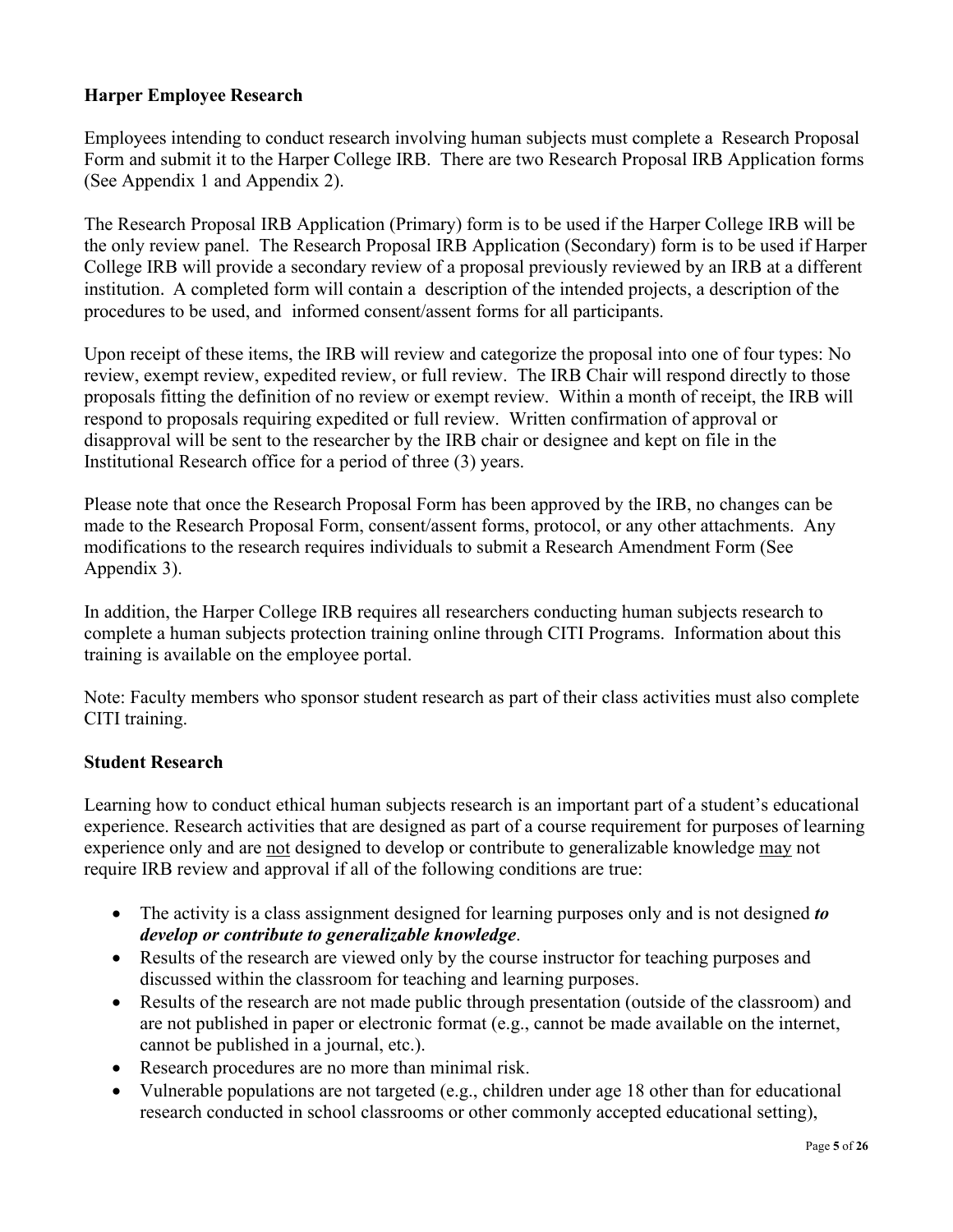prisoners, persons who are cognitively impaired, etc.): If unsure, please consult the Office of Institutional Research.

- Data collected are recorded in such a manner that the subjects are not identifiable (Images in videotapes and photographs and voices on audiotape are identifiable.)
- When appropriate, an informed consent process is in place.

The course instructor is responsible for communicating to the students the ethics of human subjects research, for ensuring the protection of human subjects (including a process in place for obtaining voluntary informed consent from research subjects when appropriate), and for monitoring the students' progress. While not required, instructors are encouraged to incorporate CITI Program Human Subjects training into course curriculum.

When designing a project, students should be instructed about the ethical conduct of research and about the preparation of the IRB application when such is required. In particular, instructors and students should:

- understand the elements of informed consent
- develop appropriate consent documents
- plan appropriate strategies for recruiting subjects
- identify and minimize potential risks to subjects
- assess the risk-benefit ratio for the project
- establish and maintain strict guidelines for protecting confidentiality
- allow sufficient time for IRB review (if necessary) and completion of the project.

In making a determination of whether or not a class research project requires IRB review, the instructor is encouraged to err on the side of caution and to contact the Office of Institutional Research for assistance at  $\text{oir}(\widehat{a})$  harpercollege.edu.

# **External Research Projects**

The following guidelines apply to all external research projects involving Harper College. An external research project is defined as any research project or study for which the principal investigator is not an employee or student of Harper College OR the research is a component of the employee's graduate studies. Individuals or agencies under contract with the College should refer to the next section for procedures and protocols.

The College tries to support external research whenever possible and serves as a secondary IRB review.

- 1. To initiate this process, a written proposal must be submitted to the Director of Institutional Research for initial review. The proposal will include brief summaries of the rationale for the study, identify the population of interest, the methodology to be used, and the expected outcomes.
- 2. External research requests must be related to the mission and priorities of the college and the proposal should demonstrate how the college will benefit from the research. Information regarding Harper's mission and priorities can be found on Harper's Website:
	- [Strategic Plan FY2021-2024: Harper College](https://www.harpercollege.edu/leadership/planning/strategicplan21-24.php)
	- [Accountability at Harper College: Harper College](https://www.harpercollege.edu/leadership/accountability/index.php)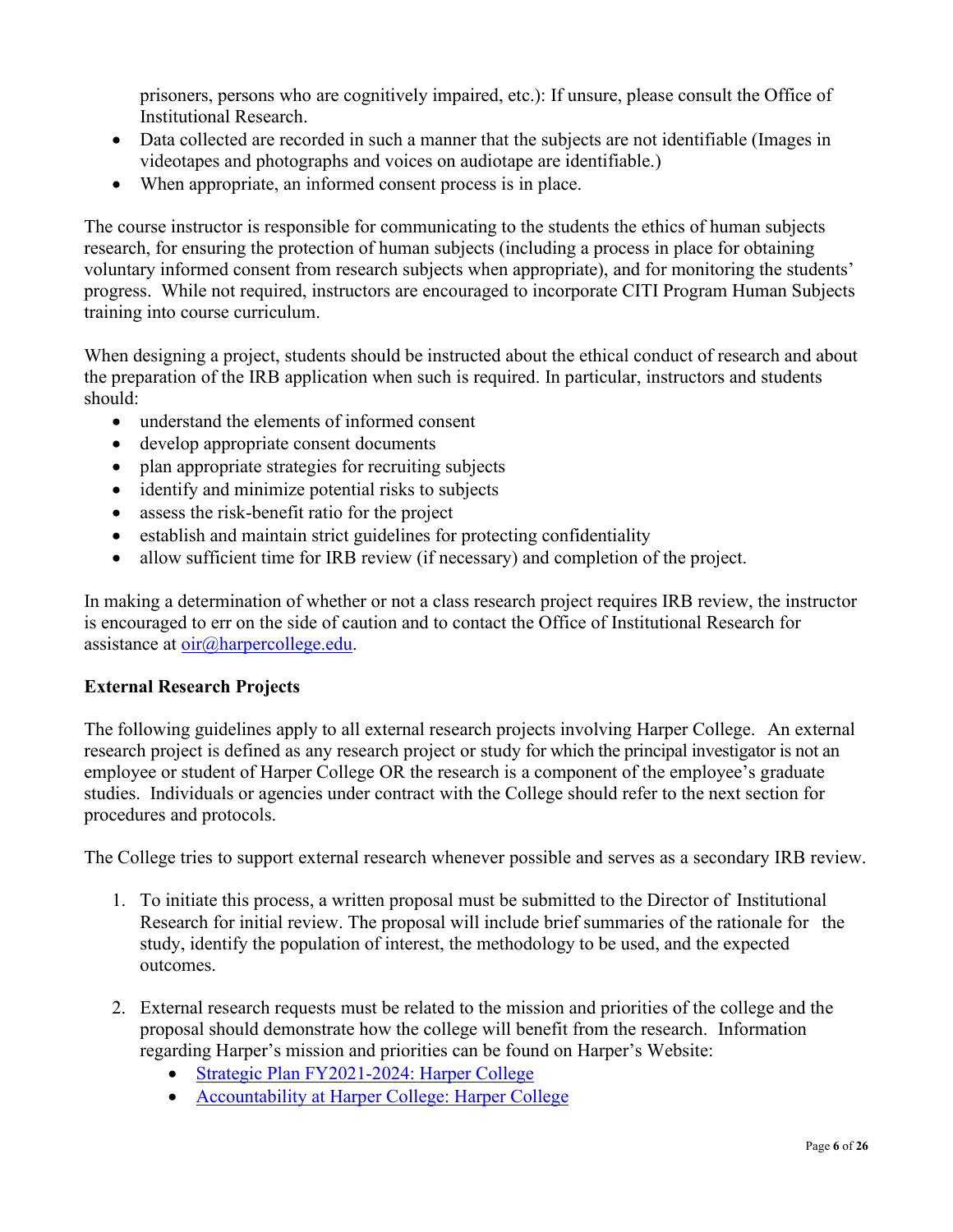- [Mission, Vision, Philosophy, Core Values: Harper College](https://www.harpercollege.edu/leadership/mission/index.php)
- 3. Any external research project must have the support of a Harper Champion. A Harper Champion is an employee in a leadership position at the College who is connected to the research population of interest. The Director of Institutional Research will facilitate the identification of an appropriate Harper Champion.
- 4. Class time for the project may be permitted if the project is both educationally valuable and a natural part of the course content. In addition, the faculty member's permission must be obtained before class time can be used.
- 5. Participation in any project must be voluntary, and all participants should be informed as to the purpose of the project, as well as to what precisely participation will involve.
- 6. Students, faculty, or staff involved in any research project will not be identified when the findings of that project are published.

All inquiries and proposals should be submitted to:

Dr Katherine Coy Director of Institutional Research Harper College 1200 W. Algonquin Road Palatine, IL 60067-7398 Tel: (847)925-6955 Fax: (847) 925-6055 Email: [kcoy@harpercollege.edu](mailto:kcoy@harpercollege.edu)

# **Collaborative Research**

Collaborative research is defined as research conducted in cooperation with an institution or agency that is not affiliated with Harper College. When two or more institutions are engaged in research, multiple IRBs are responsible for providing oversight. To avoid duplicative review, a Data Sharing Agreement or Memorandum of Understanding (MOU) may be arranged to establish one IRB as the designated IRB of Record.

A Data Sharing Agreement or MOU is a formal, written document that provides a mechanism for shared understanding of the purpose of the research and the responsibilities of each participating party. Before Harper enters into an agreement with another entity, the Data Sharing Agreement or MOU should be reviewed by the Director of Institutional Research. (See Appendix 4 for an Example Data Sharing Agreement).

# **Use of Existing or Secondary Data**

For the purposes of IRB review, existing data are data not generated by the researcher. Existing data may be in the form of individual records (e.g., academic, medical, financial), data sets, interview notes, biospecimens, online profiles and posts (e.g., social media), and audio- or video-recordings. These data could be available for purposes other than research, and are sometimes, but not always, identifiable.

If researchers plan to use data that already exist, the IRB must review the research if the data involve humans. If the data involve documents or records that are publicly available or if the information is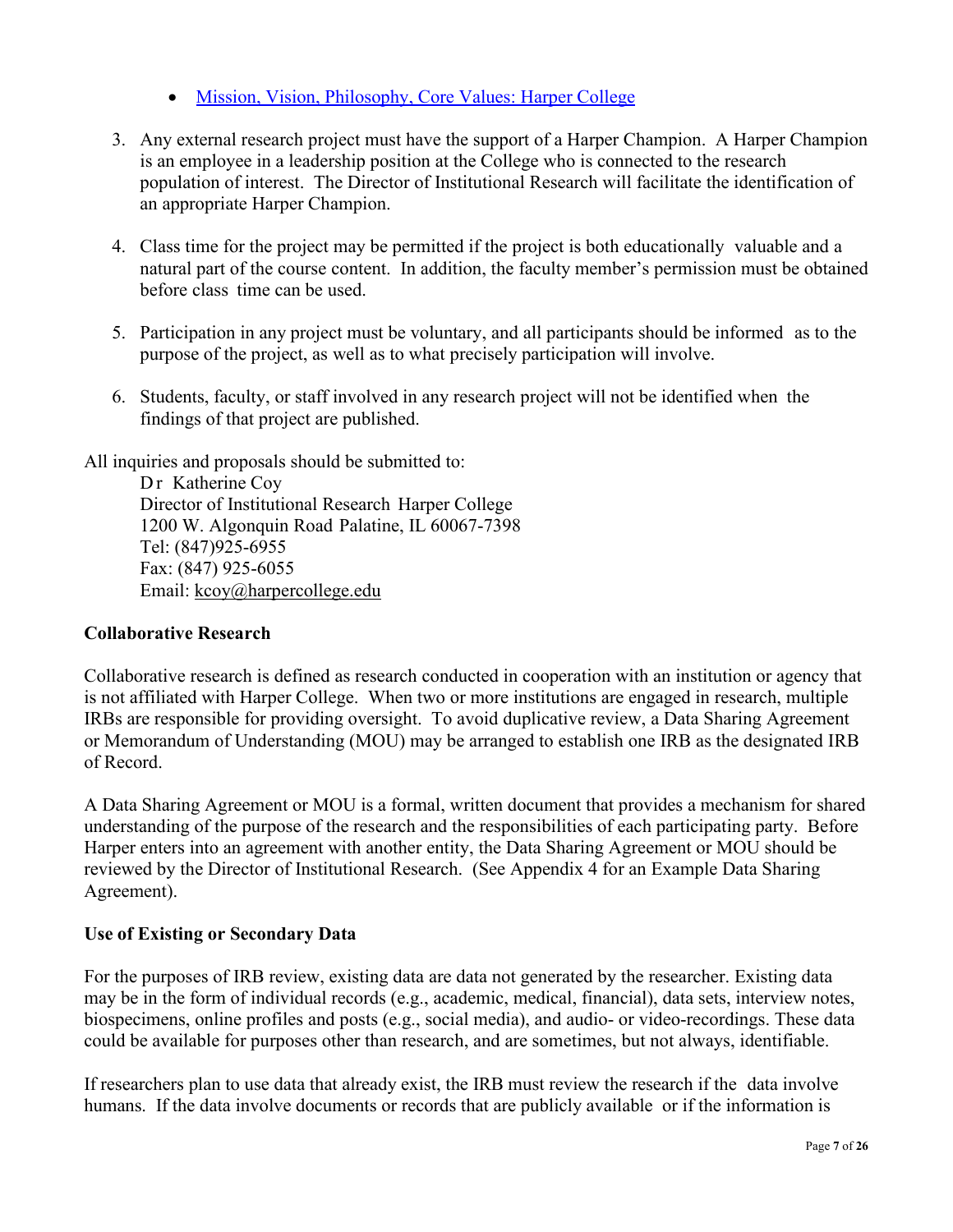recorded so that subjects cannot be identified directly or indirectly, the research will likely fall within the Exempt Review category.

All agencies wanting access to existing Harper College data containing personally identifiable information (e.g., student records) must complete a Data Sharing Agreement. This agreement specifies how data are to be gathered, used, and secured.

# **Use of Internet for Surveys/Recruiting Subjects**

Internet research raises a number of complex issues for the research community. A few of the problems involved are the risks versus the benefits, consent, confidentiality, and the participation of minors. Researchers' claims about the benefits of their research depend in large part on their ability to collect useful data. But conducting research on the Internet raises questions about data sampling techniques and the validity and reliability of the data collected. It is easy to mislead the researcher about geographical location, age, race, or gender. Minors may respond to a study involving inappropriate subject matter without the researcher knowing it.

Although survey research online is similar to traditional survey research, Internet research increases the subjects' risk of being identified or having their personal information accessed by people other than the researcher. The risk of exposure can surface at different stages, from data gathering, to data processing, to data storage and dissemination. Participants may not know that there is a record of the exchange in a cache somewhere on their system or saved in their Internet service provider's log files.

All Harper College researchers who are using Internet surveys must:

- Include the IR director's email address in addition to the IRB telephone number.
- Include either a statement saying there will be no future mailings or an opt-out message that permits addresses to have their names removed from any future mailings.
- If you plan future mailings, add a statement that says, "If you do not respond to this survey or return the "opt out" message, you will be contacted again with this request X times during the next X weeks. If you fail to respond, you will be dropped from the study."
- Use a blind copy format so that the list of recipients will not appear in the header.

# **Informed Consent**

Researchers must obtain the signed **informed consent** of participants. For those less than 18 years of age, the researcher must obtain the informed consent of parents or legal guardian and all reasonable attempts must be made to obtain each participant's **assent,** which is defined as the participant's agreement to participate in the study. (*Note: A signed consent form is not needed for most survey and focus group research; see number 9 below)*. See Appendix 5 for a sample informed consent form.

The informed consent must include the following in sequential order and in language which the participants can understand:

- 1. Statement of purpose of the study.
- 2. Short description of methodology and duration of participant involvement.
- 3. Statement of risks/benefits to the participants.
- 4. Statement of data confidentiality.
- 5. Statement regarding the right of the participant to withdraw from the study at any time without negative consequence.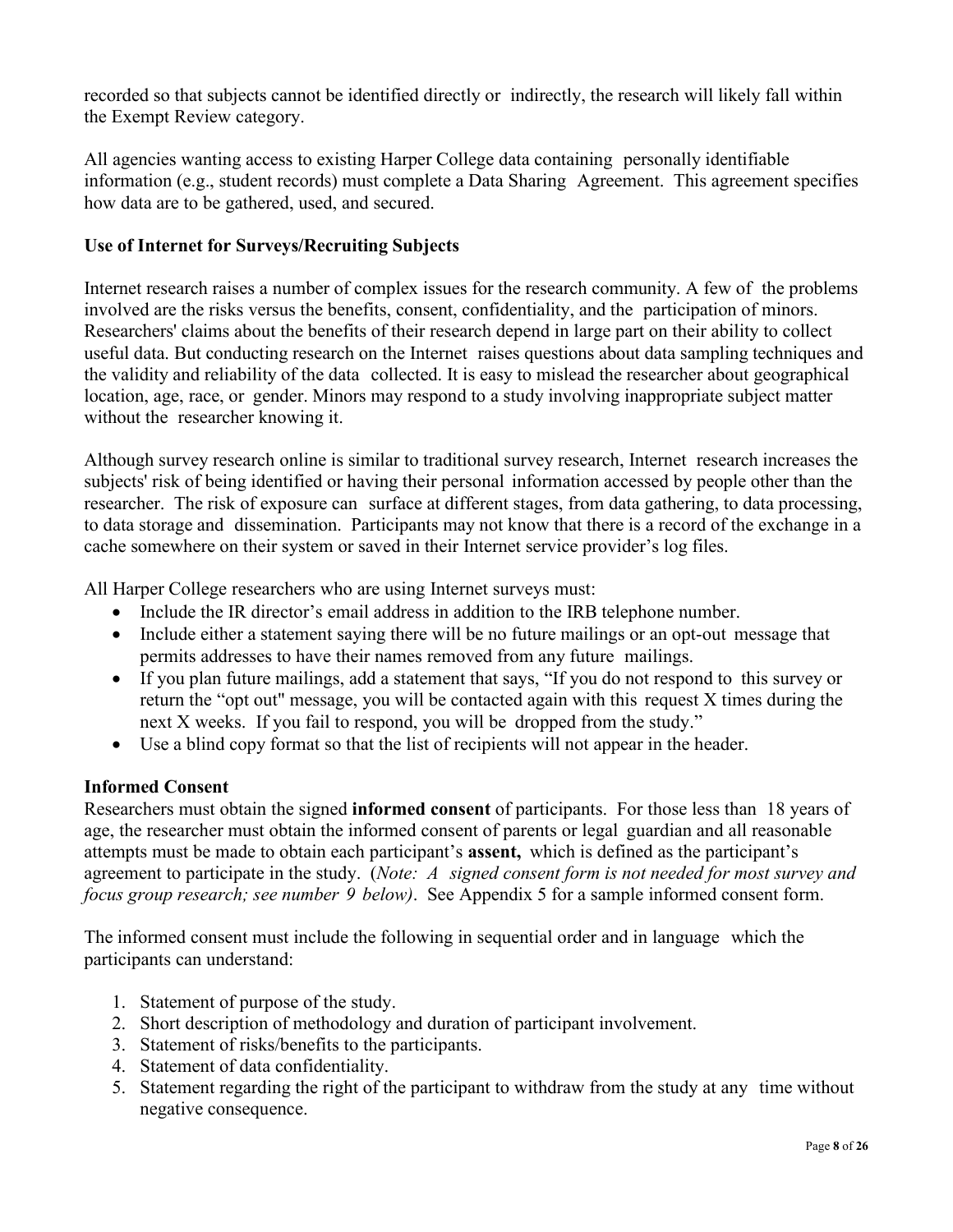- 6. Statement regarding the participant's permission for the use of voice and/or image recordings.
- 7. An offer to answer any questions the participant may have.
- 8. Contact information of all Principal Investigators, and also contact information for Harper College's Director of Institutional Research, Katherine Coy, ( 847)925-6955.
- 9. Line for signature of participants and/or parents or legal guardian **except for questionnaire research in which return of questionnaire gives implied consent.**
- 10. Statement that participant is 18 years of age or older unless parent or legal guardian (includes high school administrator) has given consent.

In situations where participants will be intentionally **deceived** as part of the research design, items 1 and 2 are omitted and participants are told (on the signed form) that disclosure of the purpose and/or methodology could bias the outcome of the study. In this case, **after the study is complete**, each participant must be presented with a description of the purpose and methodology as carried out and this document must be signed by the participants "after the fact" in order to guarantee informed consent.

# **Anonymous/Confidential**

In the consent form, researchers should explain clearly how they will use the collected data and how it will be handled. The most secure procedure is not to ask for names or any other identifying information—to keep the identity of the subjects completely anonymous. Only those studies that do not ask for names or any easily identifiable information may be described as anonymous. Anonymity means that the researcher cannot link the data to individually identifiable subjects.

Although anonymity may be useful for some studies, it is not practical for others. In studies that are not anonymous, subjects' data should be confidential. A coding procedure should be used in which each subject's identifying name or number is linked to a code number. The code number should be used on all data. A list linking the identifier to the code number should be kept secure, and a limited number of people should have access to the list. Researchers must tell subjects who will have access to the code list and what will happen to it upon completion of the study. When data are not anonymous, consent forms should include a statement such as, "We will take all reasonable steps to protect your identity." Researchers should not promise that they will maintain confidentiality, because any data could be obtained by court order.

# **Policy Compliance**

The Harper College Institutional Review Board (IRB) is responsible for the review of all research involving human subjects conducted by people affiliated with Harper College. Regarding research activities affiliated with Harper College, the IRB has the authority to approve, require modifications in, disapprove, suspend, or terminate research activities involving human subjects that do not comply with the Harper College IRB policy. The IRB also has the authority to observe or monitor ongoing research, as necessary, to protect human subjects. It is the responsibility of the principal investigator and/or faculty sponsor to adhere to the IRB policies, to respond promptly to the IRB requests, and to notify the IRB of any changes to the research protocol. Violations of the IRB policy may include, but are not limited to the following:

The Harper College Institutional Review Board (IRB) is responsible for the review of all research involving human subjects conducted by people affiliated with Harper College. regard to research activities affiliated with Harper College, the IRB has the authority to approve, require modifications in,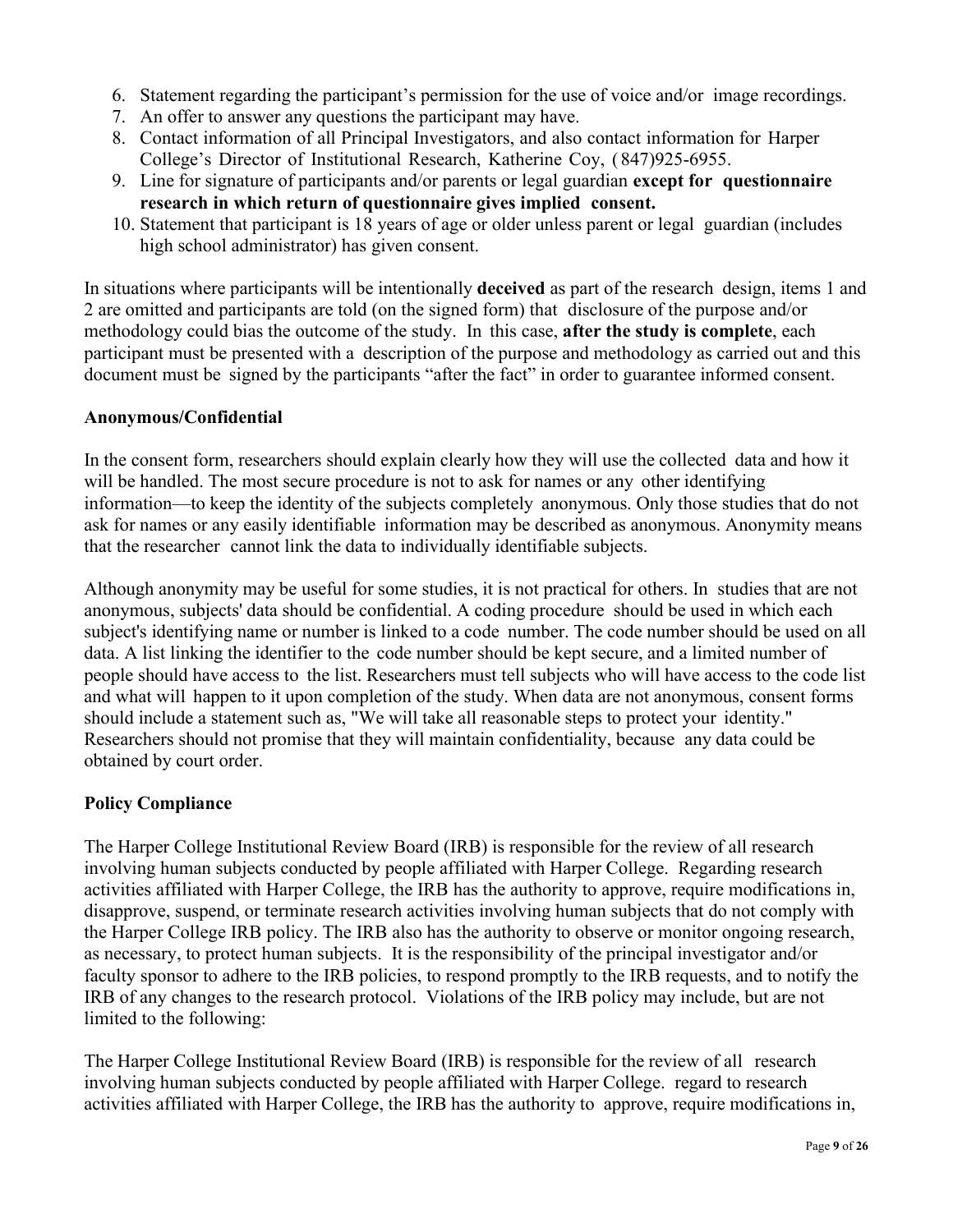disapprove, suspend, or terminate research activities involving human subjects that do not comply with the Harper College IRB policy. The IRB also has the authority to observe or monitor ongoing research, as necessary, to protect human subjects. It is the responsibility of the principal investigator and/or faculty sponsor to adhere to the IRB policies, to respond promptly to the IRB requests, and to notify the IRB of any changes to the research protocol. Violations of the IRB policy may include, but are not limited to the following:

- 1. Breaches of IRB policies and procedures by a principal investigator or other investigators;
- 2. Adverse events that are not immediately reported by the principal investigator or other investigators after causing physical, psychological, social, or other harm to participants;
- 3. Changes in the risks and benefits of a study encountered during the course of the research; and/or
- 4. Other circumstances which require action in order to protect human subjects from harm.

Violations of the Harper College IRB policies may result in any of the following sanctions:

- 1. The data may be rendered as unusable;
- 2. The IRB may request the surrender of documents;
- 3. A citation of violation of academic integrity may be entered in the individual's professional file;
- 4. The collected data may be destroyed;
- 5. The principal investigator and/or other investigators may be required to provide a letter of apology to research participants and representatives of external organizations including a plan of correction to address deficiencies in human participants protections;
- 6. The principal investigator and/or other investigators may be required to provide a memorandum addressed to the IRB explaining the actions of the investigator(s), acknowledging a violation of IRB policies and procedures, and providing assurances that future violations will not occur;
- 7. The principal investigator may be required to submit an acknowledgement in published work or work submitted for publication that the research did not conform to IRB policies and procedures;
- 8. The IRB may direct a formal memorandum of censure to the principal investigator, and, where appropriate, the principal investigator's faculty sponsor, department head, or dean (or any other recipient of the data); and/or
- 9. Other actions warranted by the specific circumstances surrounding the violation.

The Harper College IRB will make a determination regarding the need for additional information or further investigation. Any suspension or termination of approval will include a statement of the reasons for the IRB's suspension or termination action and the sanctions imposed. These will be sent promptly to the principal investigator and/or other investigators and any other necessary university representative. Any appropriate agencies may also be notified of terminations and/or suspensions of the research. A principal investigator who believes that there have been 'errors in fact' in relation to decisions made by the IRB may appeal those decisions to the Harper College President.

#### **Investigator Assurances**

The original signature of the Principal Investigator is required before an application can be processed (scanned or faxed signatures are acceptable). Other investigators are also responsible for these assurances and are encouraged to sign.

I certify that the information provided in this application, and in all attachments, is complete and correct.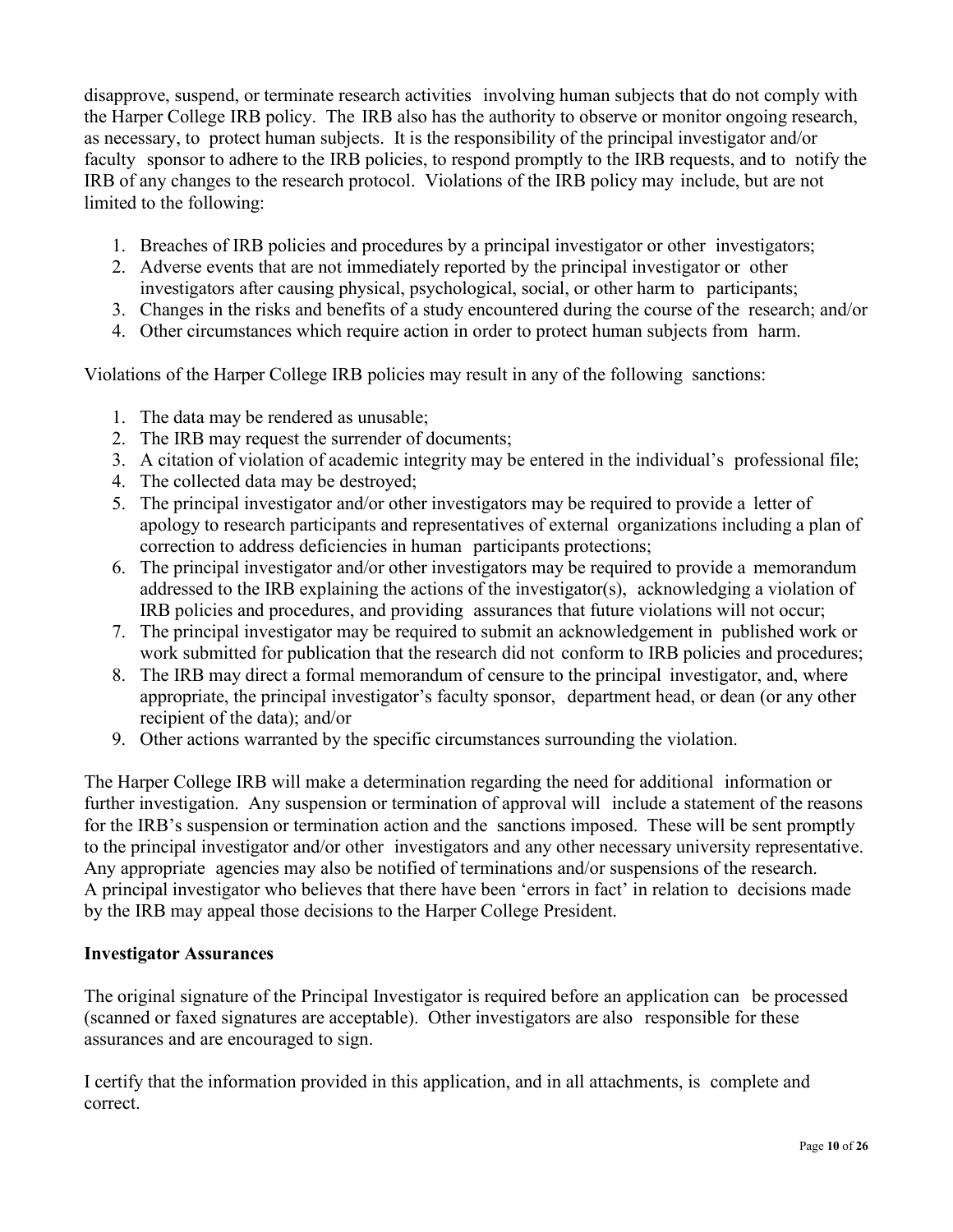I understand that I have ultimate responsibility for the protection of the rights and welfare of human subjects, the conduct of this study, and the ethical performance of this project.

I agree to comply with all Harper College policies and procedures, and all applicable federal, state, and local laws regarding the protection of human subjects in research.

I certify that:

- The project will be performed by qualified personnel in accordance with the Harper IRB Manual., as defined by
- The equipment, facilities, and procedures to be used in this research meet recognized standards for safety;
- No change will be made to the human subjects protocol or consent form (s) until approved by the Harper College IRB;
- Legally effective informed consent or assent will be obtained from human subjects as required
- Unanticipated problems, adverse events, and new information that may affect the risk-benefit assessment for this research will be reported to the Harper College IRB Office;
- Student and guest investigators on this project are knowledgeable about the regulations and policies governing this research;
- I agree to meet with the principal investigator(s), if different from myself, on a regular basis to monitor study progress;
- If I will be unavailable, as when on sabbatical or other leave, including vacation, I will arrange for an alternate investigator to assume responsibility during my absence. I will advise the Harper College IRB by letter of such arrangements.

I further certify that the proposed research has not yet been done, is not currently underway, and will not begin until IRB approval has been obtained.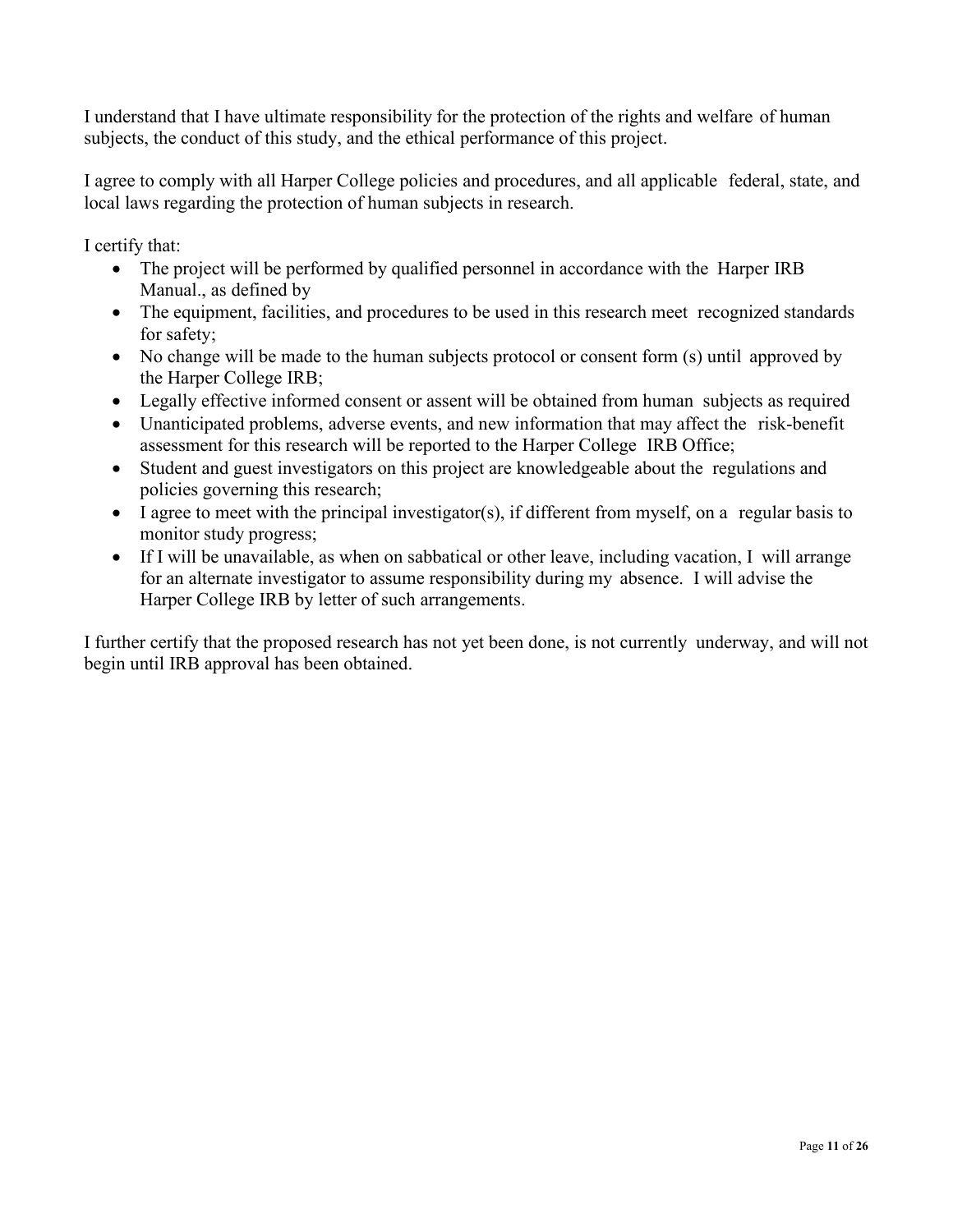# APPENDICES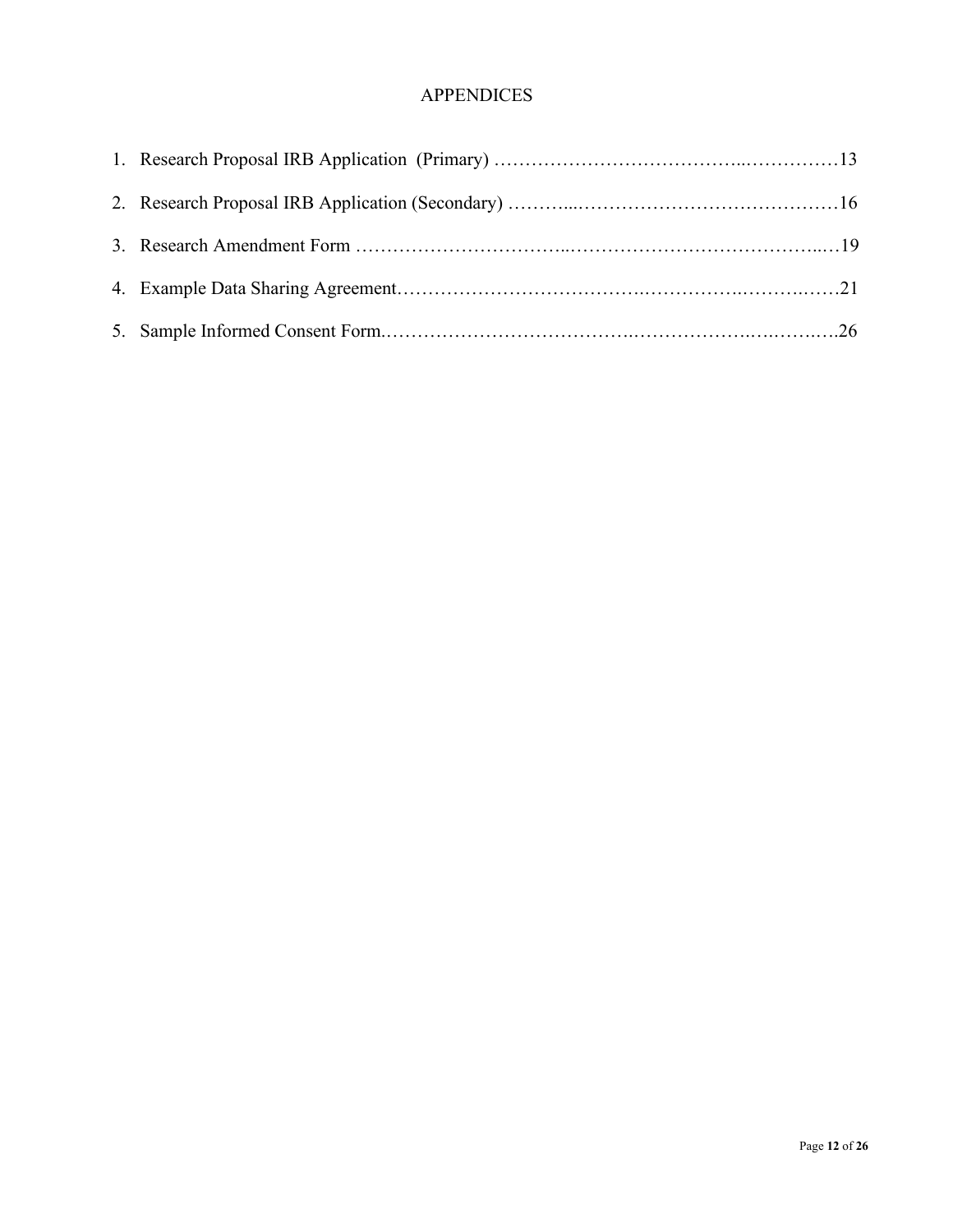# **Appendix 1: Research Proposal IRB Application (Primary)**

# **HARPER COLLEGE**  *RESEARCH PROPOSAL IRB APPLICATION (PRIMARY)*

Please fill out the following information and return this form to Institutional Research along with:

- Summary Abstract
- Protocol
- Consent/assentforms
- **I. Basic Information**

| <b>Title of Research Project</b>                                                                                                                                                                                               |                                       |  |  |  |
|--------------------------------------------------------------------------------------------------------------------------------------------------------------------------------------------------------------------------------|---------------------------------------|--|--|--|
| Principal Investigator/Project Director                                                                                                                                                                                        | Department                            |  |  |  |
| <b>Phone Number</b>                                                                                                                                                                                                            | email Address                         |  |  |  |
| Co-investigator                                                                                                                                                                                                                | Department                            |  |  |  |
| <b>Phone Number</b>                                                                                                                                                                                                            | email Address                         |  |  |  |
| Projected Start Date: Note that the state of the state of the state of the state of the state of the state of the state of the state of the state of the state of the state of the state of the state of the state of the stat | Projected Duration of Research:       |  |  |  |
| Other organizations and/or agencies, if any, involved in the study: _____________                                                                                                                                              |                                       |  |  |  |
| Project Classification: New Project                                                                                                                                                                                            | Periodic Review of Continuing Project |  |  |  |

\_\_\_\_\_\_\_\_\_\_\_\_\_\_\_\_\_\_\_\_\_\_\_\_\_\_\_\_\_\_\_\_\_\_\_\_\_\_\_\_\_\_\_\_\_\_\_\_\_\_\_\_\_\_\_\_\_\_\_\_\_\_\_\_\_\_\_\_\_\_\_\_\_\_\_\_\_\_

#### **II. Summary Abstract**

Please attach a description that addresses the following questions. In your abstract, please reference each section by letter and title.

- A. Objectives/goals of the research (What are the goals of the research to be conducted? What are the research questions?)
- B. All subjects/participants in the research (Who will be the participants in the research? How many participants do you anticipate? )
- C. Solicitation of subjects' participation (How will participants be contacted? Any incentives given for participation?)
- D. Location of the research (What are the different locations that the research will be conducted? Has permission been obtained for research to be conducted outside of Harper College?)
- E. Description of all methods to be used for data collection (What are the various procedures that will be used in collecting the data?)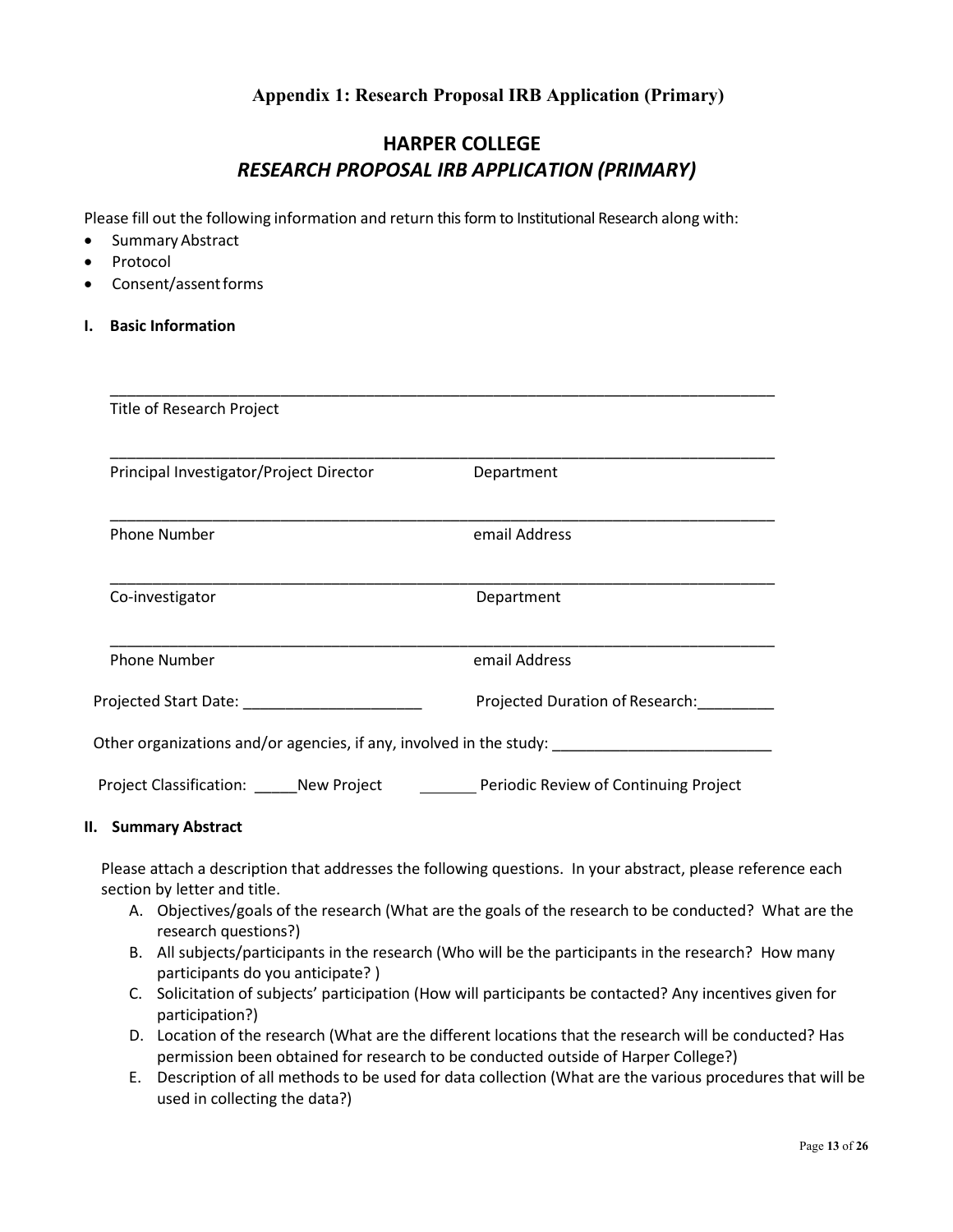- F. Benefits/risks (Describe the potential benefits and risks associated with your study)
- G. Disposition/confidentiality of data (Describe the methods to be used to ensure the confidentiality of data obtained, including plans for publication, disposition or destruction of data, etc.)
- H. Dissemination of results (Describe how the results of the research will be disseminated. With whom will the results be shared?) Please note: a copy of the final report/results will be due to the IRB upon completion of the study.

#### **III. Protocol**

Please attach a copy of all the protocol to be used in the study. This includes any questionnaires, surveys, recruitment letters, flyers, interview questions, focus group questions, etc.

#### **IV. Consent Forms**

Please attach a copy of all consent/assent forms to be signed by the participants and/or any statement to be read to the participants regarding their participation in the study. A sample consent form is included in the IRB manual. (available online at

[https://www.harpercollege.edu/leadership/irb/index.php?utm\\_medium=redirect&utm\\_campaign=redirects](https://www.harpercollege.edu/leadership/irb/index.php?utm_medium=redirect&utm_campaign=redirects-secure&utm_source=/about/leadership/irb/index.php)[secure&utm\\_source=/about/leadership/irb/index.php](https://www.harpercollege.edu/leadership/irb/index.php?utm_medium=redirect&utm_campaign=redirects-secure&utm_source=/about/leadership/irb/index.php)

#### **V. Please read and sign**

I certify that the information provided in this application, and in all attachments, is complete and correct.

I understand that I have ultimate responsibility for the protection of the rights and welfare of human subjects, the conduct of this study, and the ethical performance of this project.

I agree to comply with all Harper College policies and procedures, and all applicable federal, state, and local laws regarding the protection of human subjects in research.

I certify that:

- The project will be performed by qualified personnel in accordance with the Harper IRB Manual., as defined by
- The equipment, facilities, and procedures to be used in this research meet recognized standards for safety;
- No change will be made to the human subjects protocol or consent form (s) until approved by the Harper College IRB;
- Legally effective informed consent or assent will be obtained from human subjects as required
- Unanticipated problems, adverse events, and new information that may affect the risk-benefit assessment for this research will be reported to the Harper College IRB Office;
- Student and guest investigators on this project are knowledgeable about the regulations and policies governing this research;
- I agree to meet with the principal investigator(s), if different from myself, on a regular basis to monitor study progress;
- If I will be unavailable, as when on sabbatical or other leave, including vacation, I will arrange for an alternate investigator to assume responsibility during my absence. I will advise the Harper College IRB by letter of such arrangements.

I further certify that the proposed research has not yet been done, is not currently underway, and will not begin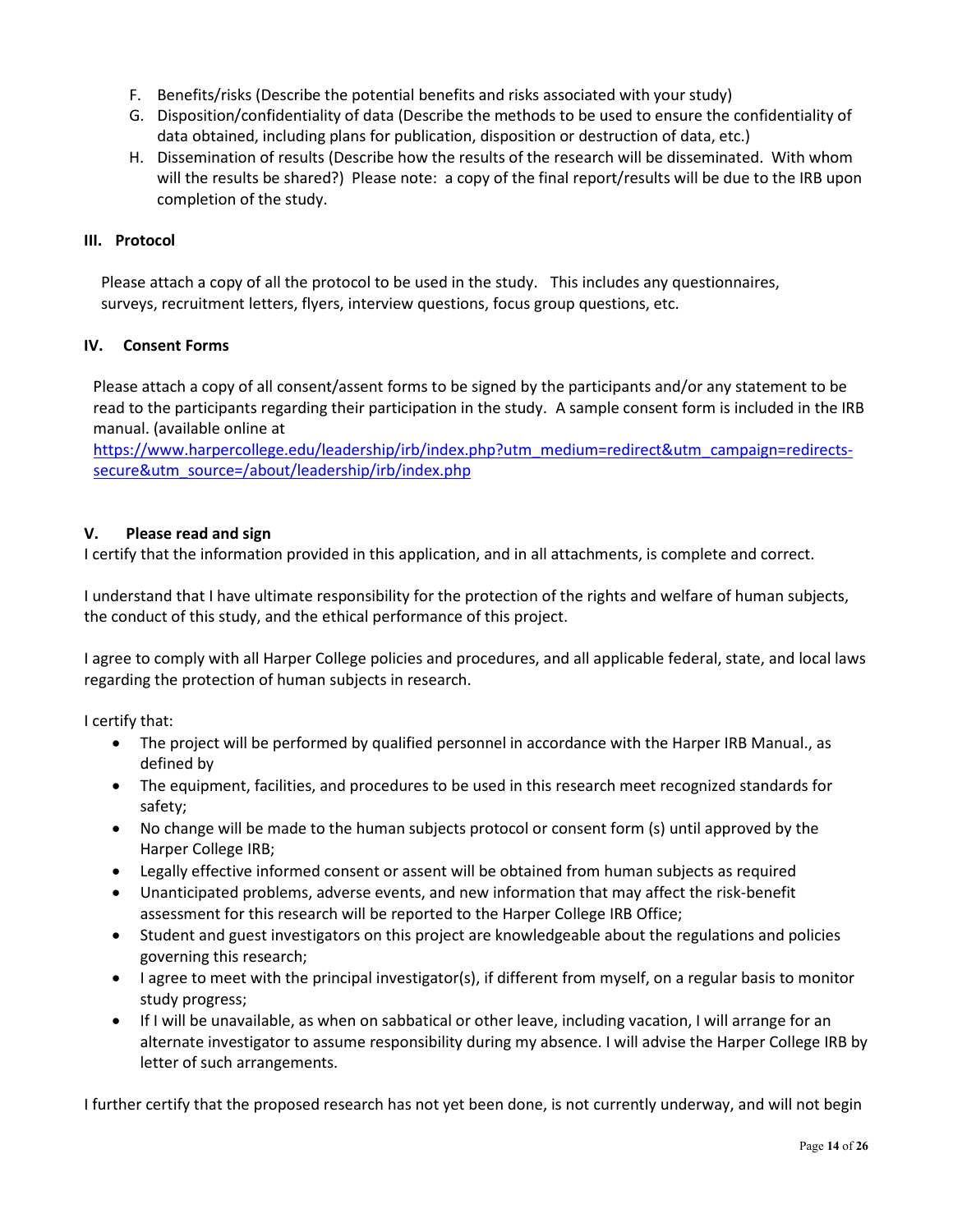until IRB approval has been obtained.

NOTE: The original signature of the Principal Investigator must be submitted before IRB review (scanned or faxed signatures are acceptable).

| Principle Investigator Signature/Date: |  |
|----------------------------------------|--|
|                                        |  |

# **\*\*\*\*\*\*\*\*\*\*\*\*\*\*\*\*\*\*\*\*For internal Use only\*\*\*\*\*\*\*\*\*\*\*\*\*\*\*\*\*\*\*\***

| <b>IRB Chair</b> | Approved            | Approved w/         | Not Approved      | <b>IRB Chair Initials:</b> |
|------------------|---------------------|---------------------|-------------------|----------------------------|
| (Check 1 Box):   |                     | Conditions          |                   |                            |
|                  |                     |                     |                   |                            |
|                  |                     |                     |                   |                            |
| LEVEL            | 1, Exempt; Research | 2, Expedited Review | 3, Full Committee | Date Reviewed:             |
| (Check 1 Box):   | Office Only         |                     | Review            |                            |

IRB Chair Signature: \_\_\_\_\_\_\_\_\_\_\_\_\_\_\_\_\_\_\_\_\_\_\_\_\_\_\_\_\_\_\_\_\_\_\_\_\_\_\_\_\_\_\_\_\_\_\_\_\_\_\_\_\_\_\_\_\_\_\_\_\_\_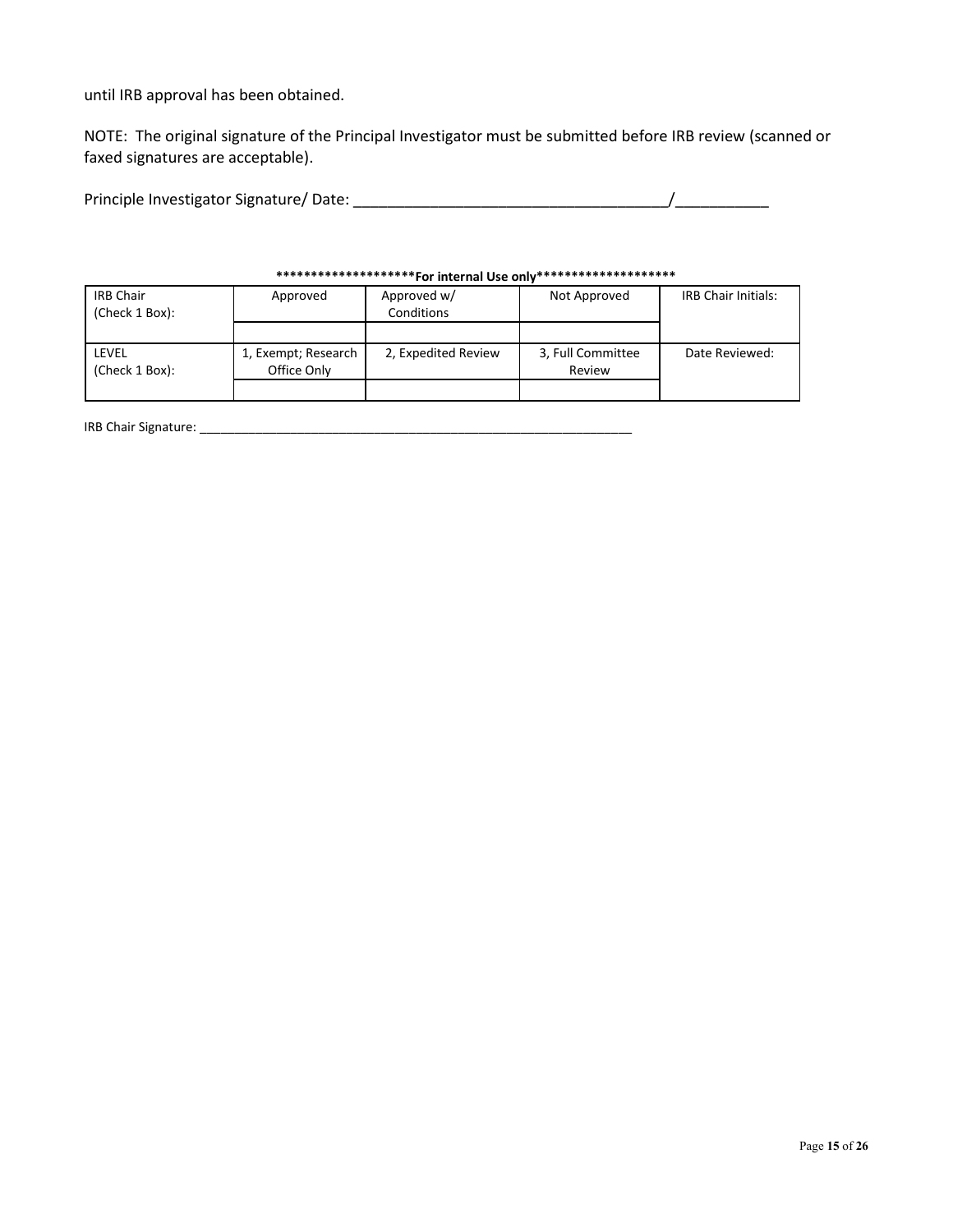# **Appendix 2: Research Proposal IRB Application (Secondary)**

# **HARPER COLLEGE** *RESEARCH PROPOSAL IRB APPLICATION (SECONDARY)*

Please fill out the following information and return this form to Institutional Research along with:

- Summary Abstract
- **Protocol**
- Consent/assentforms
- **I. Basic Information**

| Title of Research Project                                           |                                       |  |  |
|---------------------------------------------------------------------|---------------------------------------|--|--|
| Principal Investigator/Project Director                             | Department                            |  |  |
| <b>Phone Number</b>                                                 | email Address                         |  |  |
| Co-investigator                                                     | Department                            |  |  |
| <b>Phone Number</b>                                                 | email Address                         |  |  |
| Projected Start Date: National Control                              | Projected Duration of Research:       |  |  |
| Other organizations and/or agencies, if any, involved in the study: |                                       |  |  |
| Project Classification: New Project                                 | Periodic Review of Continuing Project |  |  |

#### **II. Summary Abstract**

Please identify the section and item from home institution's IRB application that addresses the following questions. Please do not reference the entire Home IRB application, but rather note the section and item at the end of each question.

- a. Objectives/goals of the research (What are the goals of the research to be conducted? What are the research questions?)
- b. All subjects/participants in the research (Who will be the participants in the research? How many participants do you anticipate? )
- c. Solicitation of subjects' participation (How will participants be contacted? Any incentives given for participation?)
- d. Location of the research (What are the different locations that the research will be conducted? Has permission been obtained for research to be conducted outside of Harper College?)
- e. Description of all methods to be used for data collection (What are the various procedures that will be used in collecting the data?)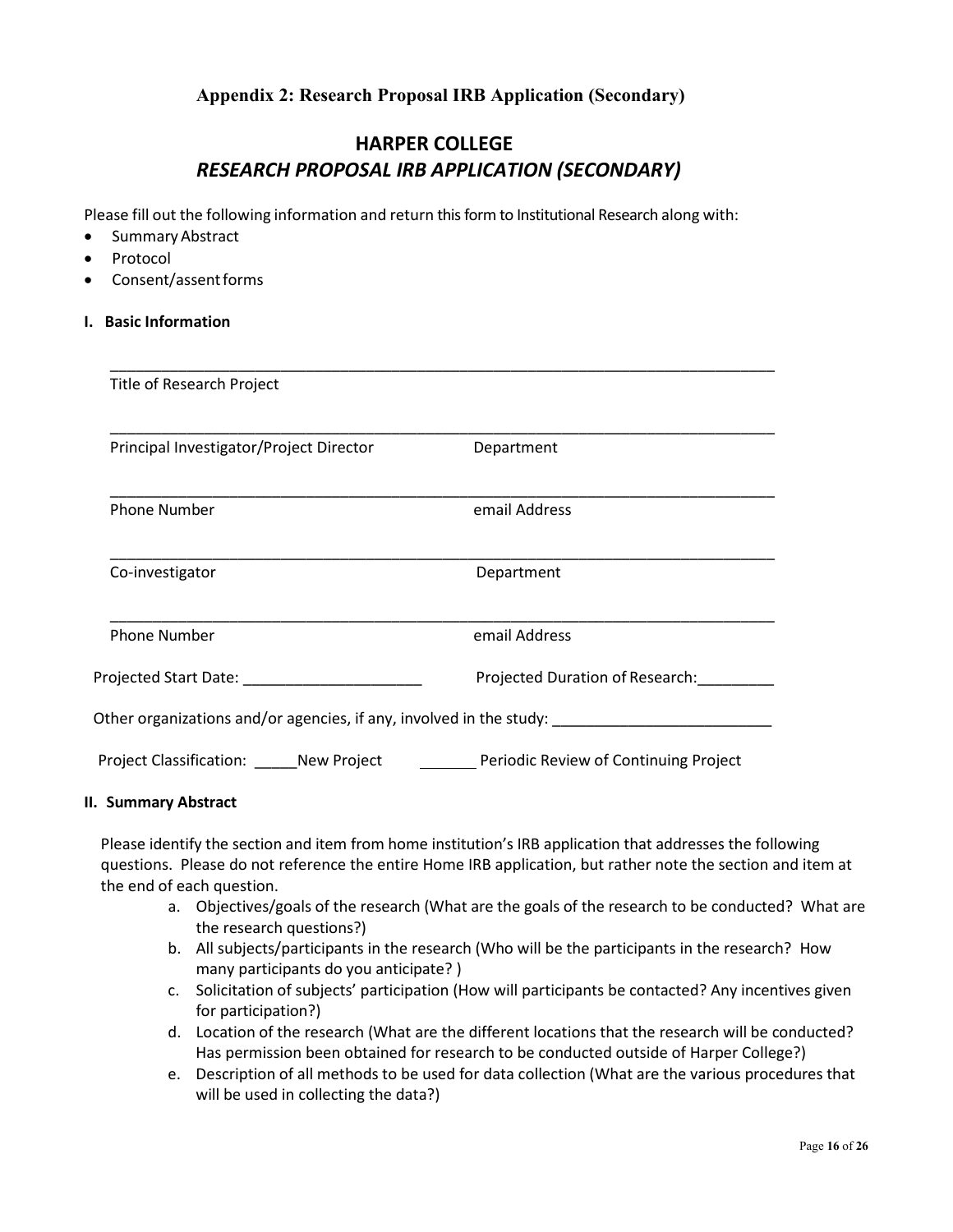- f. Benefits/risks (Describe the potential benefits and risks associated with your study)
- g. Disposition/confidentiality of data (Describe the methods to be used to ensure the confidentiality of data obtained, including plans for publication, disposition or destruction of data, etc.)
- h. Dissemination of results (Describe how the results of the research will be disseminated. With whom will the results be shared?) Please note: a copy of the final report/results will be due to the IRB upon completion of the study.

#### **III. Protocol**

Please attach a copy of all the protocol to be used in the study. This includes any questionnaires, surveys, recruitment letters, flyers, interview questions, focus group questions, etc.

#### **IV. Consent Forms**

Please attach a copy of all consent/assent forms to be signed by the participants and/or any statement to be read to the participants regarding their participation in the study.

#### **V. Please read and sign**

I certify that the information provided in this application, and in all attachments, is complete and correct.

I understand that I have ultimate responsibility for the protection of the rights and welfare of human subjects, the conduct of this study, and the ethical performance of this project.

I agree to comply with all Harper College policies and procedures, and all applicable federal, state, and local laws regarding the protection of human subjects in research.

I certify that:

- The project will be performed by qualified personnel in accordance with the Harper IRB Manual., as defined by
- The equipment, facilities, and procedures to be used in this research meet recognized standards for safety;
- No change will be made to the human subjects protocol or consent form (s) until approved by the Harper College IRB;
- Legally effective informed consent or assent will be obtained from human subjects as required
- Unanticipated problems, adverse events, and new information that may affect the risk-benefit assessment for this research will be reported to the Harper College IRB Office;
- Student and guest investigators on this project are knowledgeable about the regulations and policies governing this research;
- I agree to meet with the principal investigator(s), if different from myself, on a regular basis to monitor study progress;
- If I will be unavailable, as when on sabbatical or other leave, including vacation, I will arrange for an alternate investigator to assume responsibility during my absence. I will advise the Harper College IRB by letter of such arrangements.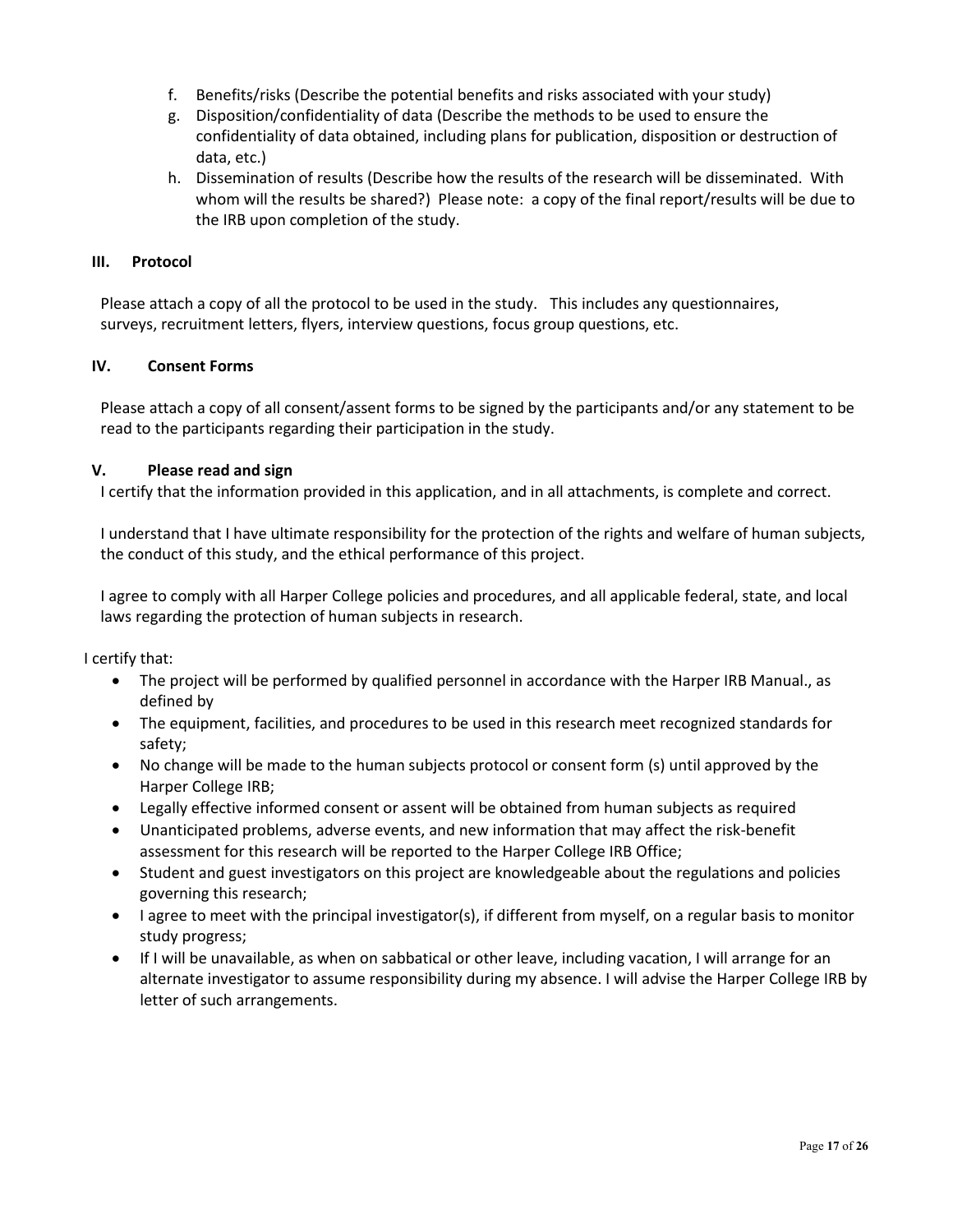I further certify that the proposed research has not yet been done, is not currently underway, and will not begin until IRB approval has been obtained.

Principle Investigator Signature/ Date: \_\_\_\_\_\_\_\_\_\_\_\_\_\_\_\_\_\_\_\_\_\_\_\_\_\_\_\_\_\_\_\_\_\_\_\_\_/\_\_\_\_\_\_\_\_\_\_\_ Note: The original signature of the Principal Investigator must be submitted (scanned/ faxed signatures acceptable.)

#### **VI. Home Institution IRB Approval**

Please attach a copy of the home institution's IRB application and approval letter.

| <b>IRB Chair</b><br>(Check 1 Box): | Approved                           | Approved w/<br>Conditions | Not Approved                | <b>IRB Chair Initials:</b> |
|------------------------------------|------------------------------------|---------------------------|-----------------------------|----------------------------|
|                                    |                                    |                           |                             |                            |
| LEVEL<br>(Check 1 Box):            | 1, Exempt; Research<br>Office Only | 2, Expedited Review       | 3, Full Committee<br>Review | Date Reviewed:             |
|                                    |                                    |                           |                             |                            |

#### **\*\*\*\*\*\*\*\*\*\*\*\*\*\*\*\*\*\*\*\*For internal Use only\*\*\*\*\*\*\*\*\*\*\*\*\*\*\*\*\*\*\*\***

IRB Chair Signature: \_\_\_\_\_\_\_\_\_\_\_\_\_\_\_\_\_\_\_\_\_\_\_\_\_\_\_\_\_\_\_\_\_\_\_\_\_\_\_\_\_\_\_\_\_\_\_\_\_\_\_\_\_\_\_\_\_\_\_\_\_\_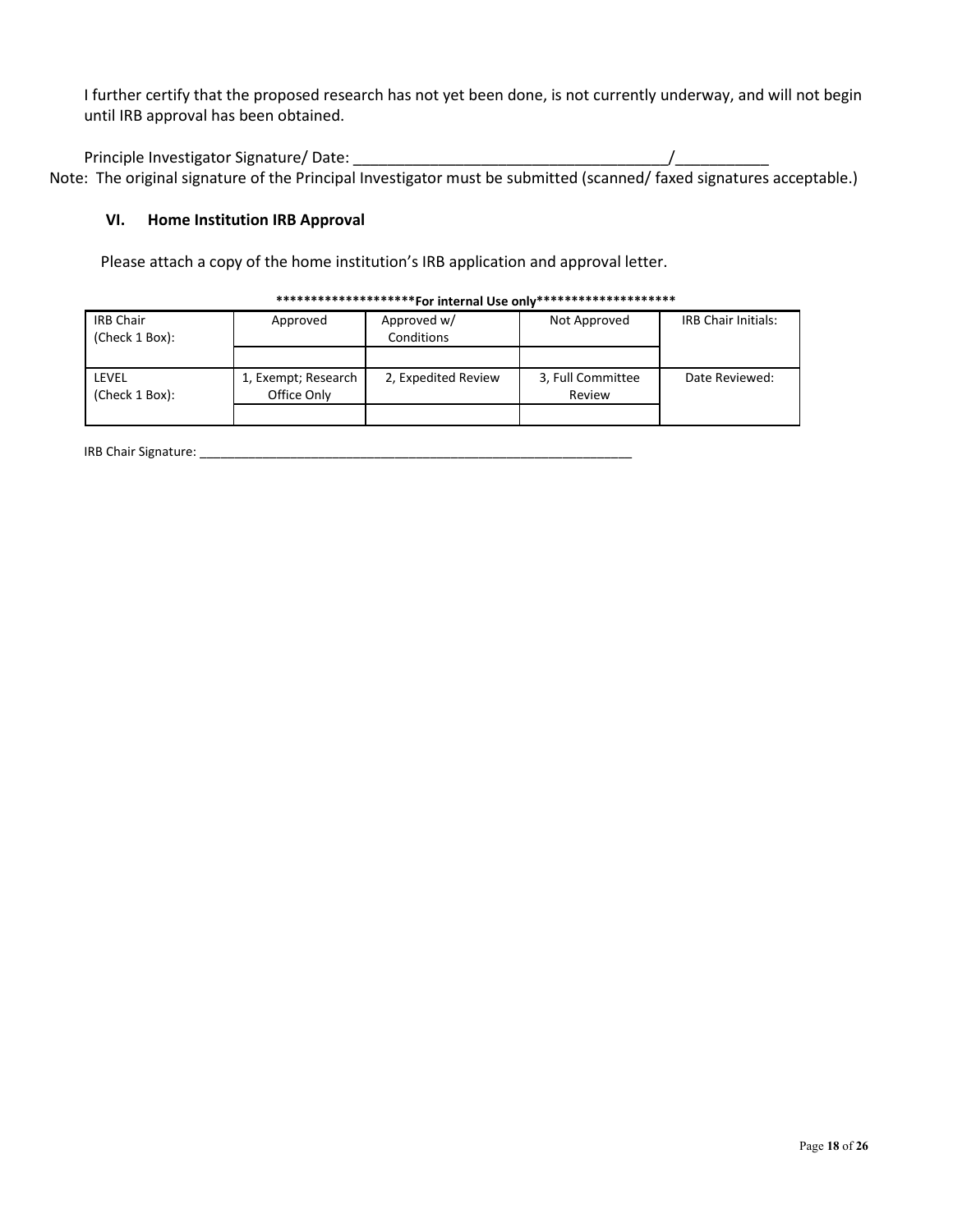#### **Appendix 3: Research Amendment Form**

**/ / Date Submitted File Number**

# **HARPER COLLEGE INSTITUTIONAL REVIEW BOARD**

# *RESEARCH AMENDMENT FORM*

For Submitting Changes to Previously Approved Human Subjects Research

#### **All modifications to human subjects research must be reviewed and approved prior to implementation.**

**Minor modifications –** Minor modifications to previously approved projects include those that do not alter the risk-benefit assessment for research. Examples include changes in the investigators; minor changes in the consent form, recruiting materials, measures, or procedures; minor changes in compensation, time of participation, or subject recruitment; or the use of a new site that is not materially different from a previously approved site. Minor modifications may also include changes to other parameters, whereby the investigator provides the subjects with more accurate information as a result of additional experiences with the protocol.

**Major modifications** – Major modifications to previously approved projects include significant protocol changes that would cause subjects to engage in activities not previously approved; or that involve an increased level of risk to the physical, emotional, or psychological well-being of participants (including the loss of confidentiality); or that involve a deceased benefit; or that otherwise result in alienation of the risk- benefit assessment for the research. For example, adding a new subject population, adding new measures that significantly differ from those currently approved, changing inclusion or exclusion criteria, changing the informed consent process, and changing procedures affecting subject confidentiality are all potentially major modifications.

**Title of Research Project**

**\_\_\_\_\_\_\_\_\_\_\_\_\_\_\_\_\_\_\_\_\_\_\_\_\_\_\_\_\_\_\_\_\_\_\_\_\_\_\_\_\_\_\_\_\_\_ \_\_\_\_\_\_\_\_\_\_\_\_\_\_\_\_\_\_\_\_\_\_\_\_\_\_\_\_**

**Principal Investigator/Project Director Department**

**Phone Number Email**

**Major or Minor Modification?** In the Principal Investigator's judgment, which category of modification is this?

| Major | Minor |
|-------|-------|
|       |       |

**\_\_\_\_\_\_\_\_\_\_\_\_\_\_\_\_\_\_\_\_\_\_\_\_\_\_\_\_\_\_\_\_\_\_\_\_\_ \_\_\_\_\_\_\_\_\_\_\_\_\_\_\_\_\_\_\_\_\_\_\_\_\_\_\_\_\_\_\_\_\_\_\_\_\_\_**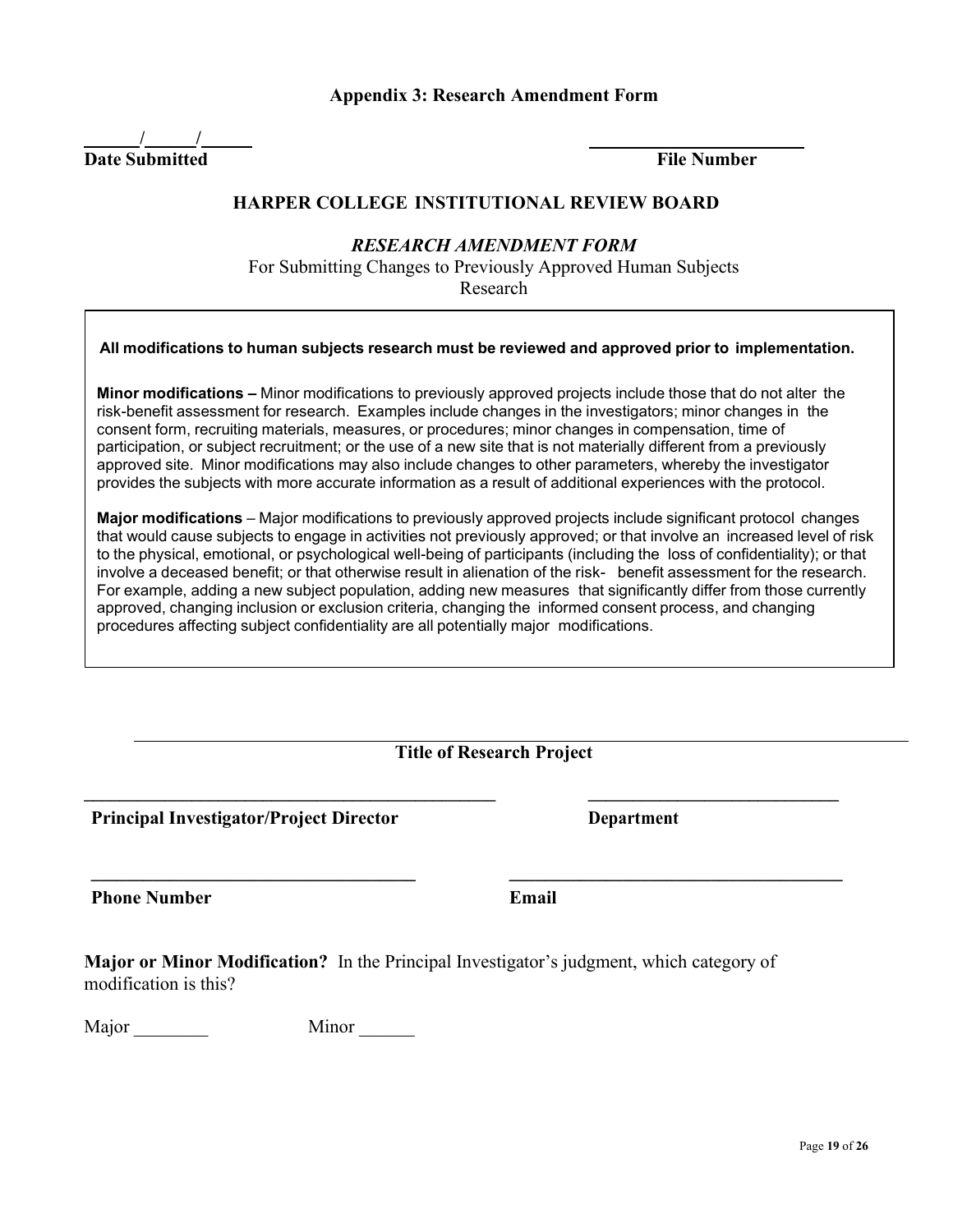# **Please supply the following with this research amendment form:**

- 1. An amended Research Proposal Form showing the revisions to the project
- 2. Revised consent documents, protocol, and other relevant attachments that have changed as a result of the amendment

**Describe the Amendment**. Describe the request change(s) and clearly reference materials submitted with this form. Provide a clear rationale for the proposed change(s). Explain whether the risk-benefit assessment for the research is likely to change as a result of the proposed amendments(s). Justify changes that will affect risks, benefits, informed consent, inclusion or exclusion criteria, the subject population(s), research sites, or the confidentiality of private, identifiable subject information.

*Describe the amendment in this section*

The original signature of the Principal Investigator is required before this form can be processed.

I certify that the information provided in this form, with attachments, is complete and correct, that the modified protocol has not yet been used with any human subject, and that it will not be implemented until IRB approval has been obtained.

| Principal Investigator Name | Signature | Date |
|-----------------------------|-----------|------|
| Second Investigator Name    | Signature | Date |
| Third Investigator Name     | Signature | Date |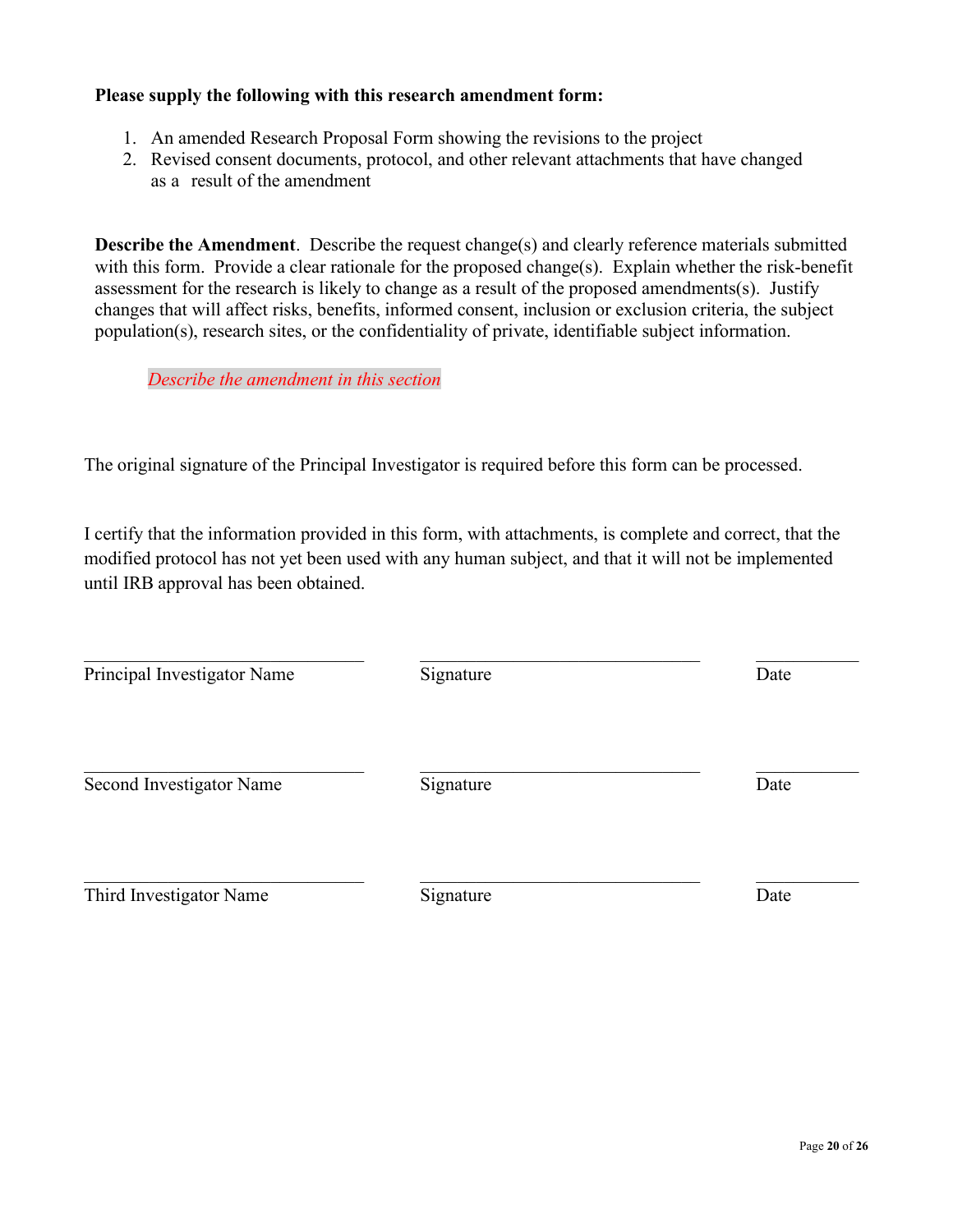# **Appendix 4: Example Data Sharing Agreement**

# **DATA SHARING AGREEMENT** between **Harper College** and

## [INSERT NAME]

*This Data Sharing Agreement is intended for individuals interested in gaining access to existing data that contains personally identifiable information (social security numbers, names, etc.) belonging to Harper College.*

*Individuals interested in gathering new or original data involving current, prospective or former students; employees; or others affiliated with Harper College must complete a Research Proposal Form rather than this agreement.*

This Data Sharing Agreement is entered into by and between Harper College and

to establish the content, use, and protection of data needed by to support the contracted service, whether such data is provided by

Harper College or collected by on behalf of Harper College.

## **1.0 Period of Agreement**

The period of this Agreement shall be in effect from \_\_\_\_\_\_\_\_\_\_\_\_\_\_\_\_\_\_\_\_\_\_ until \_\_\_\_\_\_\_\_\_\_\_\_\_\_\_\_, or until terminated in writing by either organization.

#### **2.0 Intended Use of Data**

*Describe the intended use of data in this section.*

## **3.0 Constraints on Use of Data**

Data supplied by Harper College to or collected by on behalf of Harper College's students, prospective students, employees, or alumni is the property of Harper College and shall not be shared with third parties without the written permission of Harper College.

Customer data shall not be sold or used, internally or externally, for any purpose not directly related to the scope of work defined in this agreement without the written permission of Harper College.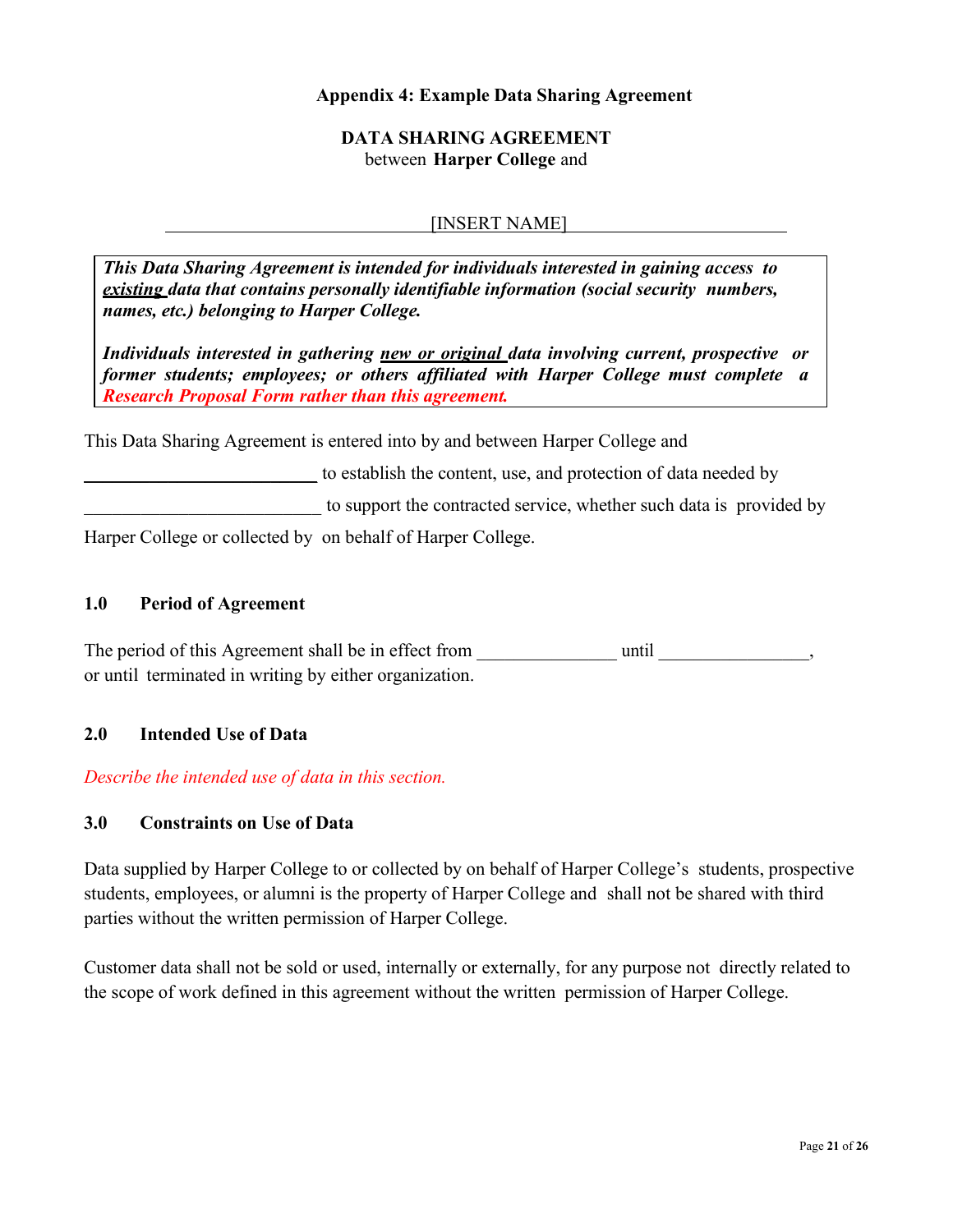# **4.0 Data**

# **4.1 Security**

shall employ industry best practices, both technically and procedurally, to protect Harper College data from unauthorized physical and electronic access. Methods employed are subject to annual review and approval by Harper College.

# **4.2 Data Elements**

| Data shared with                                                                                | shall be limited to the data elements specifically |
|-------------------------------------------------------------------------------------------------|----------------------------------------------------|
| defined and authorized by Harper College. If                                                    | wishes                                             |
| to collect additional data,                                                                     | must submit a request in writing to                |
| Harper College. Under no circumstances shall                                                    | collect                                            |
| any information classified as Sensitive or Confidential without the express written approval of |                                                    |
| Harper College.                                                                                 |                                                    |

Data to be shared or collected shall be limited to the following elements:

*Describe the data elements in this section*

# **4.3 Data Categories**

The following definitions shall be used to classify data for security purposes:

**Normal:** The least restrictive class of data. Although it must be protected from unauthorized disclosure and/or modification, it is often public information or generally releasable under College procedures for processing public records requests. Examples of this class of data are: class schedules, course catalogs, general ledger data, and employee demographic statistics.

**Sensitive:** This class includes data for which specific protections are required by law or for which agencies are obligated to prevent identity theft or similar crimes or abuses. Examples of this class of data are: peoples' names in combination with any of the following: driver's license numbers, birth date, employee ID number (EID), address, e-mail addresses, telephone numbers. Also included are: agency source code or object code, agency security data, education records including papers, grades, and test results, or information identifiable to an individual that relates to any of these types of information.

**Confidential:** This class includes those data elements that are either passwords in the traditional sense or function in the role of an access control such as a credit card number, expiration date, PIN, and card security code. Access to these elements are tightly controlled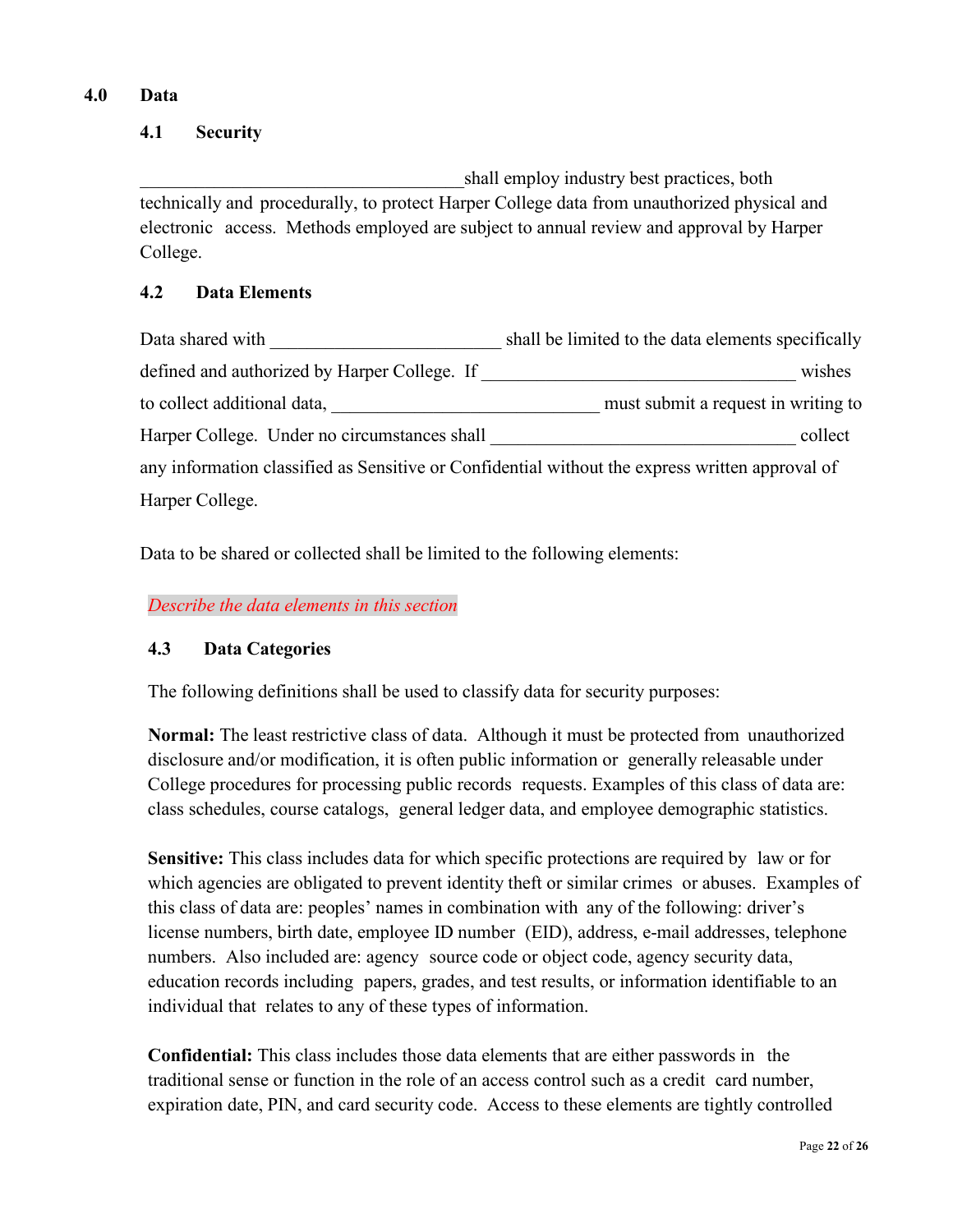and audited. Examples of these data are: Social Security Numbers (SSN), credit card numbers, expiration dates, PINs, and card security codes, financial profiles, bank routing numbers, medical data, law enforcement records.

# **4.4 Data Handling Requirements**

Data handling requirements may vary depending on the classification of data shared with

\_\_\_\_\_\_\_\_\_\_\_\_\_\_\_\_\_\_\_\_\_\_\_\_\_\_\_\_\_\_\_\_\_. It is anticipated, however, that most data shared with will involve a mix of data classes including Sensitive and possibly Confidential information. Therefore, whenever data elements are aggregated for collection, transmission, or storage, the aggregate data shall be handled using the protocols that apply to the most sensitive data element.

## **5.0 Personnel**

#### **5.1 Access to Data**

shall limit access to Sensitive and Confidential data to those staff members with a well-defined business need.

# **5.2 Security Training**

\_\_\_\_\_\_\_\_\_\_\_\_\_\_\_\_\_\_\_\_\_\_\_\_\_\_\_\_\_\_\_\_\_\_\_\_ shall provide periodic training for staff on internal security policies and procedures, and on applicable state and federal legal requirements for protecting Sensitive and Confidential data.

# **5.3 Criminal Background Checks**

shall certify that all staff members with access to confidential information have been subjected to an official criminal background check and have no record of any felony convictions. Any exceptions to this requirement must be approved in writing by Harper College.

# **5.4 Prohibition on Mobile Devices and Removable Media**

shall have a written policy prohibiting the transfer or storage of unencrypted customer information on employee mobile devices or removable storage media for any reason. This policy shall be made available to each employee individually and shall be strictly enforced.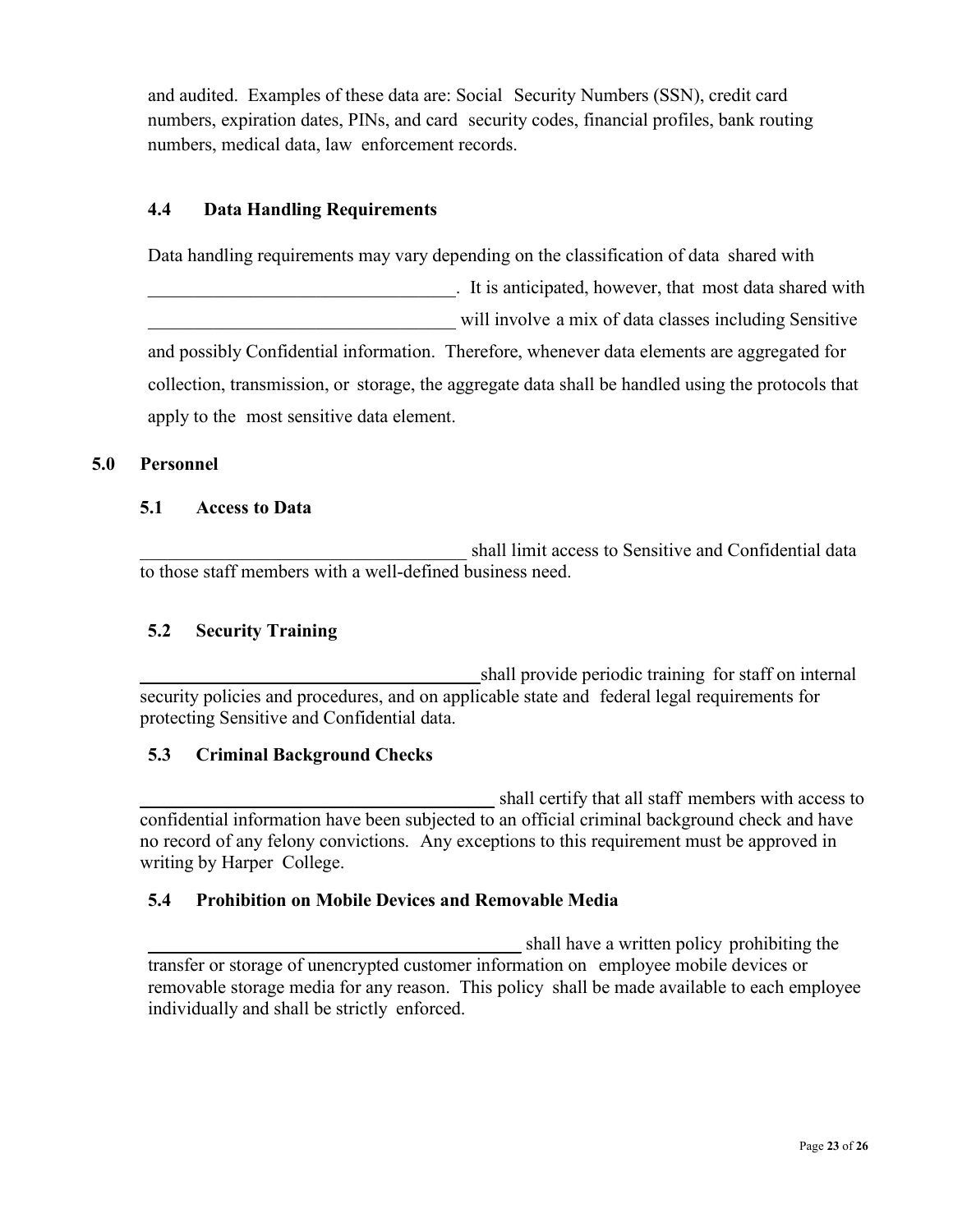# **6.0 Compliance with Applicable Laws and Regulations**

shall comply with all applicable federal laws and regulations protecting the privacy of citizens including the Family Educational Rights and Privacy Act (FERPA) and the Health Insurance Portability and Accountability Act (HIPAA).

Where applicable,  $\Box$  shall also comply with all provisions of the Financial Services Modernization Act (the "Gramm-Leach-Bliley Act").

# **7.0 Indemnification**

\_\_\_\_\_\_\_\_\_\_\_\_\_\_\_\_\_\_\_\_\_\_\_\_\_\_\_\_\_\_\_\_\_\_\_\_\_\_\_\_\_\_ shall defend, indemnify, release, and hold Harper College harmless from and against all Claims, Losses, and Expenses when arising out of or incidental to this Agreement regardless of the negligence or fault of the person.

#### **8.0 Amendments and Alterations to this Agreement**

Harper College and **Exercise 2.** The may amend this Agreement by mutual consent, in writing, at any time.

## **9.0 Termination of Services**

In the event Harper College or **Example 2018** terminates this Agreement, or \_\_\_\_\_\_\_\_\_\_\_\_\_\_\_\_\_\_\_\_\_\_\_\_\_\_\_\_\_ ceases operation, \_\_\_\_\_\_\_\_\_\_\_\_\_\_\_\_\_\_\_\_\_\_\_\_\_\_\_\_\_ shall return to Harper College all data collected in the course of providing the application service.

shall certify in writing within five business days that all copies of the data stored on  $\Box$ servers, backup media, or other media including paper copies have been permanently erased or destroyed.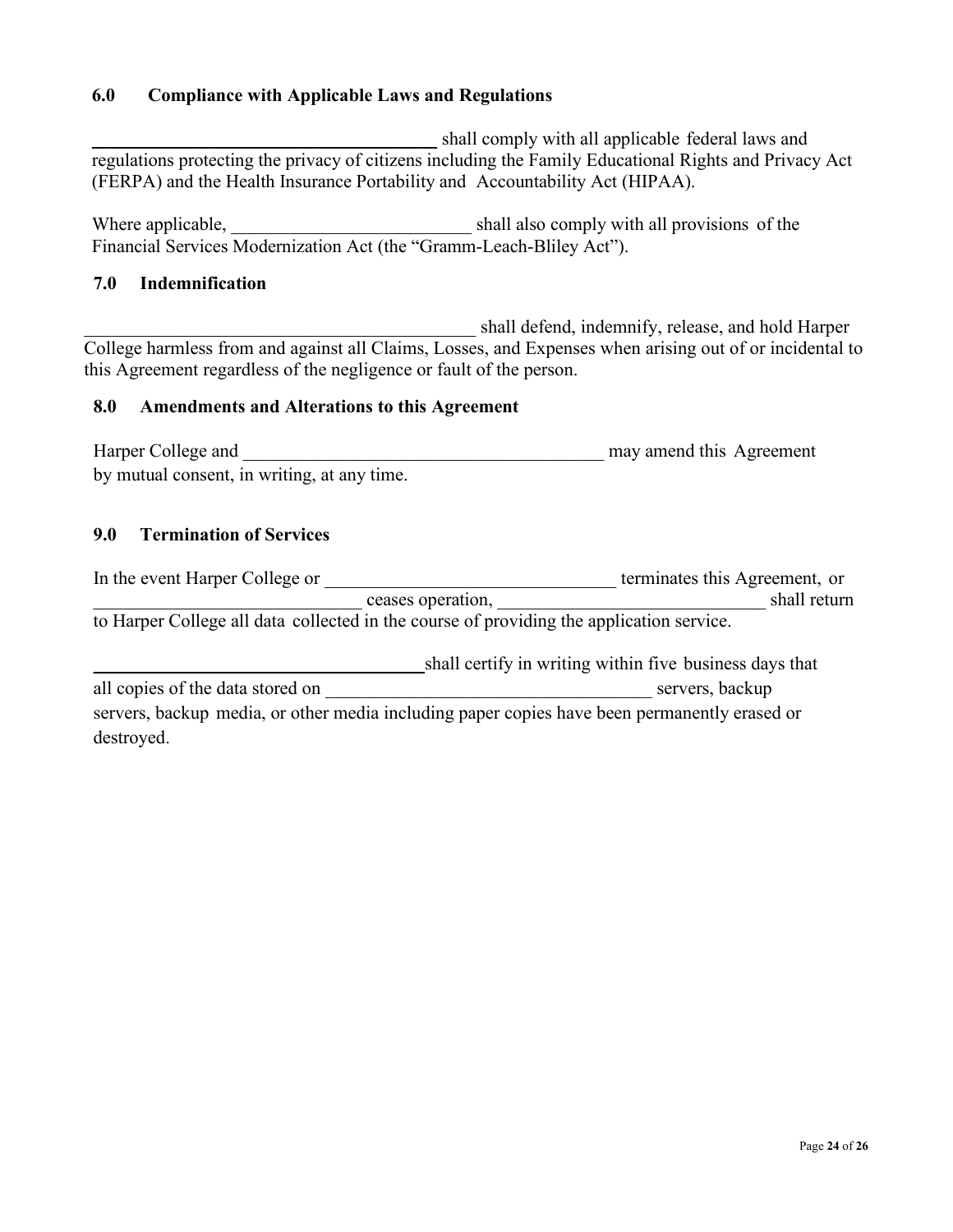# By the signatures of their duly authorized representative below, Harper College and

\_\_\_\_\_\_\_\_\_\_\_\_\_\_\_\_\_\_\_\_\_\_\_\_\_\_, intending to be legally bound, agree to all of the provisions of this

Data Sharing Agreement.

| <b>Entity Name</b>                                                                                                                                                                                                                                                                                                                                                                                            |
|---------------------------------------------------------------------------------------------------------------------------------------------------------------------------------------------------------------------------------------------------------------------------------------------------------------------------------------------------------------------------------------------------------------|
|                                                                                                                                                                                                                                                                                                                                                                                                               |
|                                                                                                                                                                                                                                                                                                                                                                                                               |
| By: $\qquad \qquad$                                                                                                                                                                                                                                                                                                                                                                                           |
| Title: $\qquad \qquad$                                                                                                                                                                                                                                                                                                                                                                                        |
|                                                                                                                                                                                                                                                                                                                                                                                                               |
| Date: $\qquad \qquad$                                                                                                                                                                                                                                                                                                                                                                                         |
| Harper College<br>1200 W. Algonquin Rd., Palatine, IL 60067                                                                                                                                                                                                                                                                                                                                                   |
|                                                                                                                                                                                                                                                                                                                                                                                                               |
| Title: $\qquad \qquad$                                                                                                                                                                                                                                                                                                                                                                                        |
|                                                                                                                                                                                                                                                                                                                                                                                                               |
| Date: $\frac{1}{\sqrt{1-\frac{1}{2}}\sqrt{1-\frac{1}{2}}\sqrt{1-\frac{1}{2}}\sqrt{1-\frac{1}{2}}\sqrt{1-\frac{1}{2}}\sqrt{1-\frac{1}{2}}\sqrt{1-\frac{1}{2}}\sqrt{1-\frac{1}{2}}\sqrt{1-\frac{1}{2}}\sqrt{1-\frac{1}{2}}\sqrt{1-\frac{1}{2}}\sqrt{1-\frac{1}{2}}\sqrt{1-\frac{1}{2}}\sqrt{1-\frac{1}{2}}\sqrt{1-\frac{1}{2}}\sqrt{1-\frac{1}{2}}\sqrt{1-\frac{1}{2}}\sqrt{1-\frac{1}{2}}\sqrt{1-\frac{1}{2}}$ |